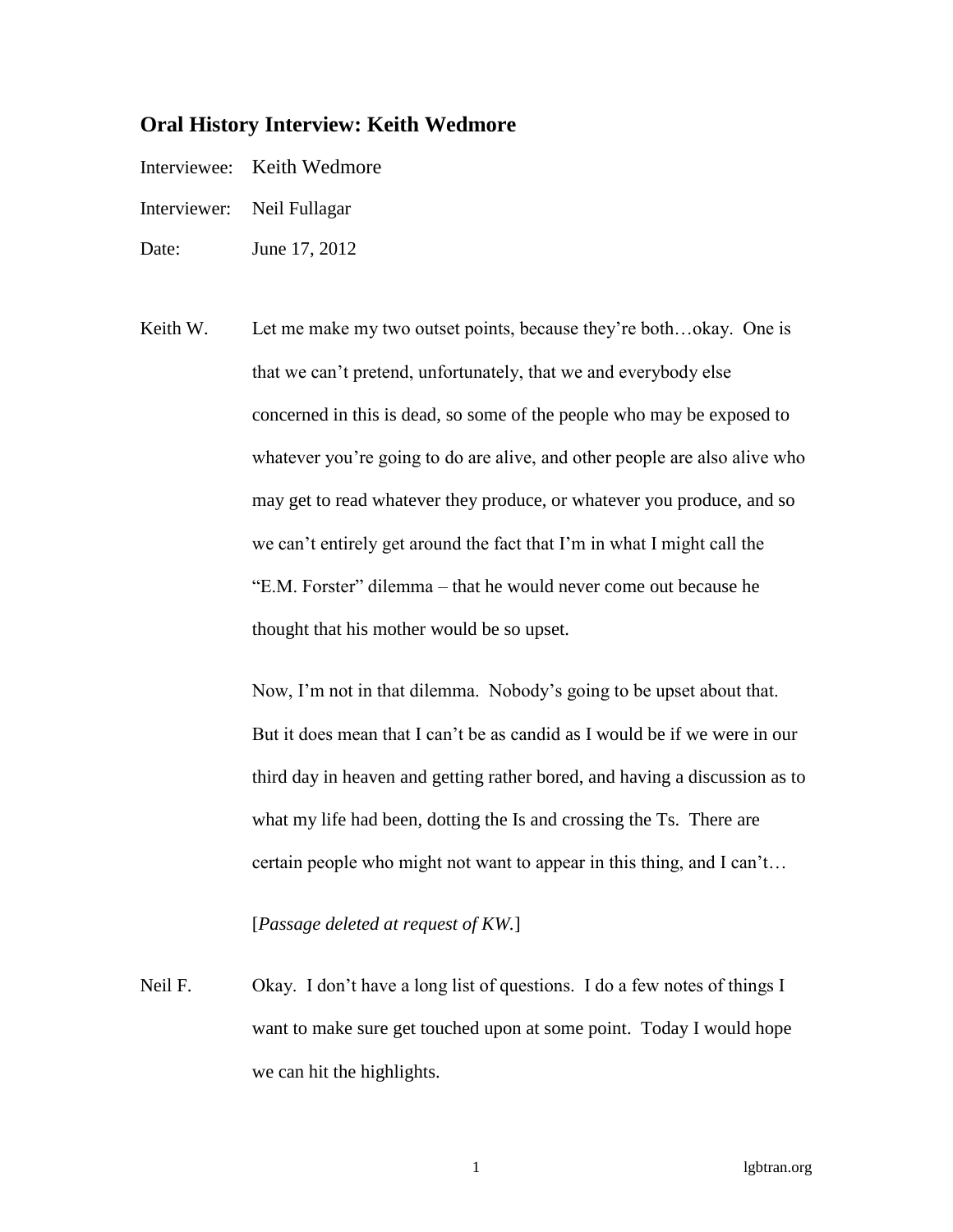Keith W. Sure.

Neil F. In roughly two halves – the one being Keith Wedmore, your life and experience, and the other being *Towards a Quaker View of Sex*. Now, obviously the two intersect.

Keith W. There's some copies of that, by the way, over there on the table.

- Neil F. Excellent. And I'm thinking that later on in the summer we can arrange times to talk in some more detail about each of those.
- Keith W. Yes, sure.
- Neil F. But I want to hit the highlights. So I may as well get it on the recording. This is Neil Fullagar speaking with Keith Wedmore in his home on Sunday, June  $17<sup>th</sup>$ , I believe, 2012. So Keith, I wonder if we might start by discussing your life, and probably the place to start is your birth and family. And you needn't name every family member and say everything, but…
- Keith W. No, no, of course not. I'm sure you will chair me or elder me or whatever. You're the person conducting the interview. Interview me, if you like. Okay, I was born on the  $16<sup>th</sup>$  of April, 1932 in Orpington, Kent. My mother was an ex-postal clerk or ex-bank clerk, or something like that, and she had no great education, but she was pretty intelligent and fairly manipulative. My father would have regarded himself, definitely, as upper middle class, having been to Sidcot, and having done the first local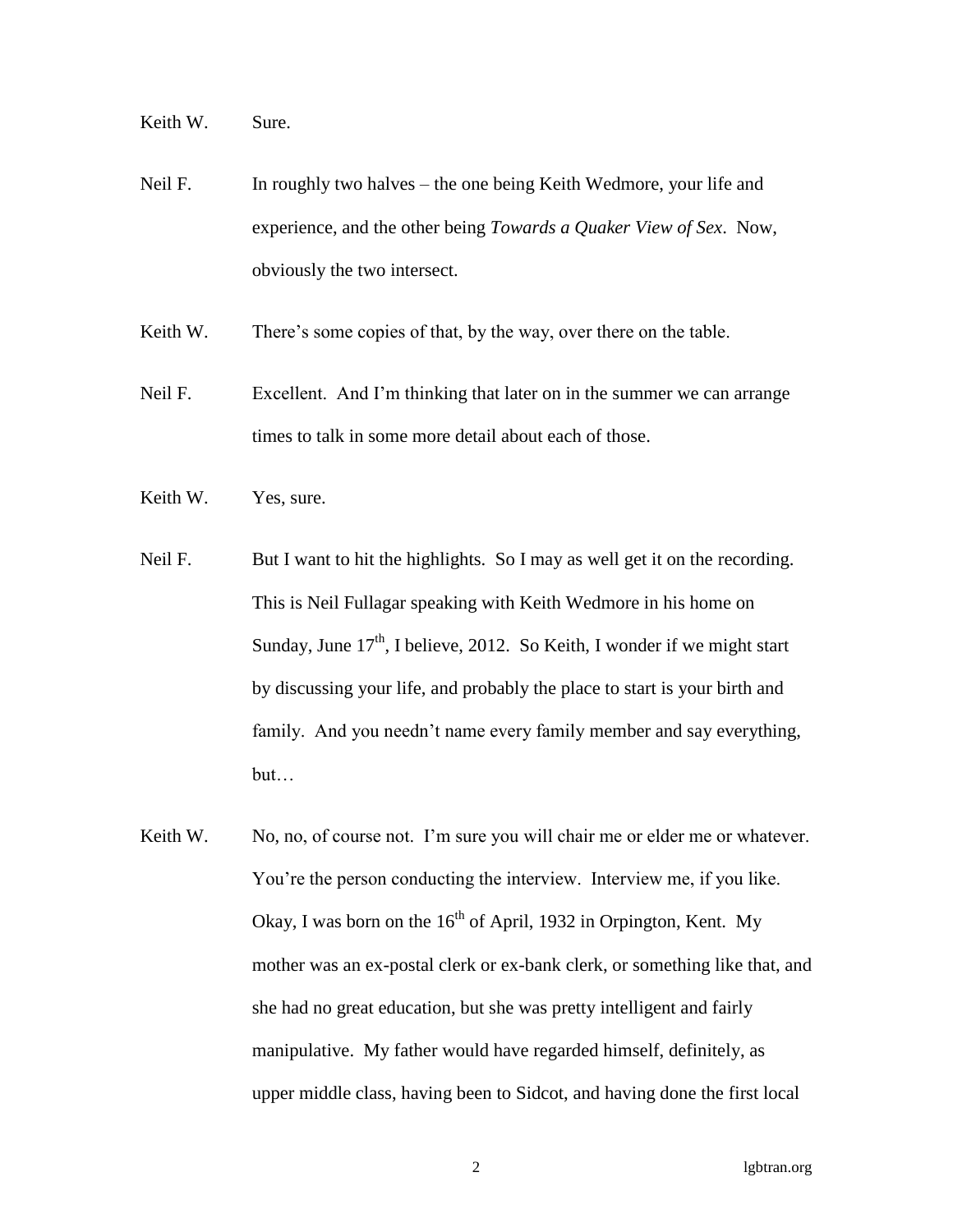broadcast ever from a school himself. He was that sort of engineer, electrical engineer.

He was the one that I found…well, I found both of them impossible to talk to about sex. I mean, I realized that I was gay by the time I was, I don't know, 14, 15, I don't know. And my mother was just scared stiff. She thought this was yet another huge minefield of dangers, and so she kept on saying vague things like, "Do be careful."

On one famous occasion, she even said to me, "Have you considered imaginative masturbation," which I thought was the last in insults that I could possibly imagine – as an alternative to real sex with a real boy. [When I talked later to Father, he] sort of went pink and red and white and so forth and then finally said, tapping his pipe, "Well, you'll just have to be very, very careful." And that was more or less the end of that. So you can take it that neither of them were exactly enthralled, and neither of them were of the least assistance.

But anyway, so let's come back to me. So I suppose, really, I can go back to the age of six, and I found myself sitting next to two different people in elementary school – private elementary school at that point. One was a girl that I can remember noticing – she had rather hairy knees – and hating the whole thing, hating being next to her at that point.

On another occasion, I was put next to a rather charming boy, blonde, and I can still remember he had a little scar, a little dent on his face somewhere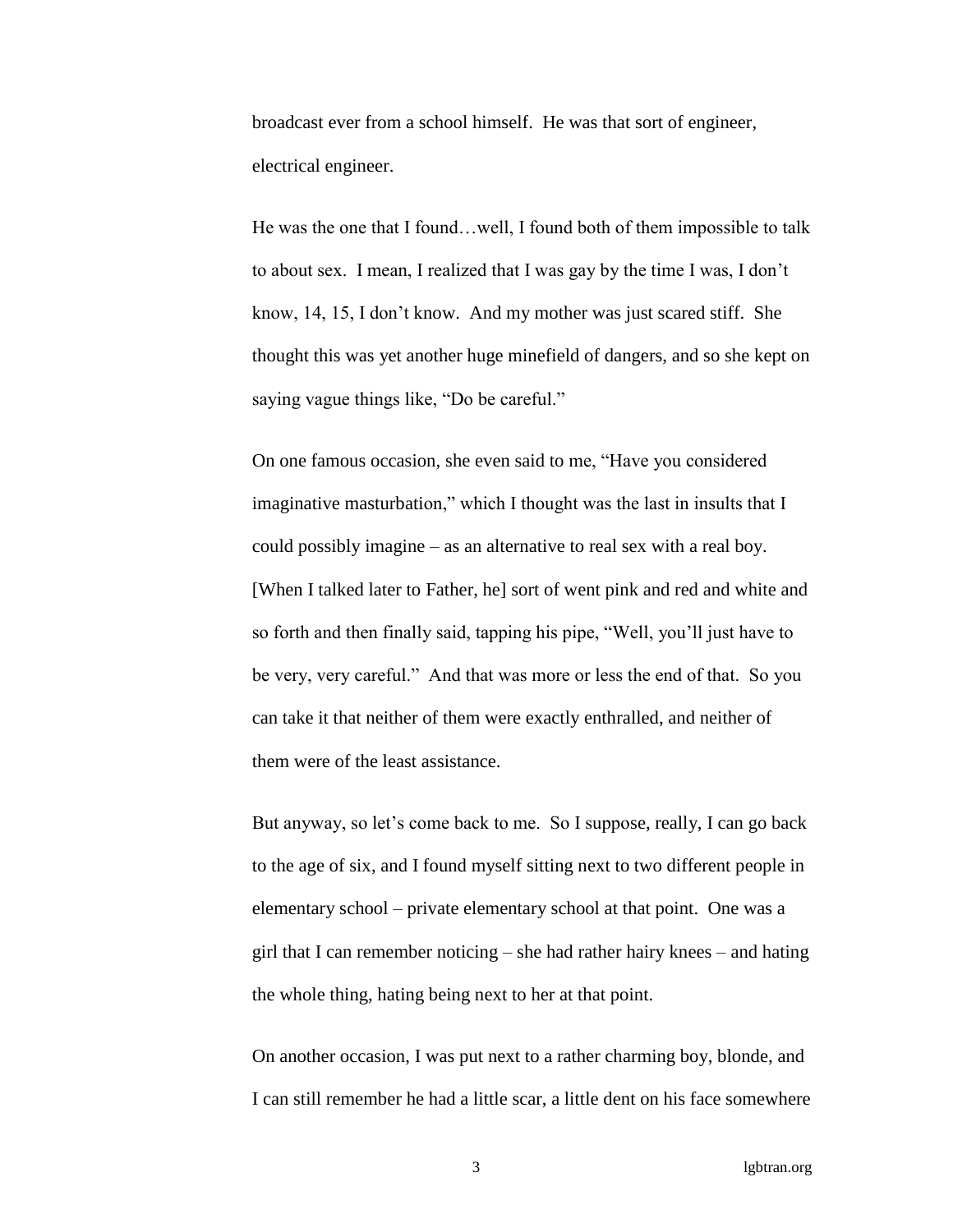where something had hit him and not healed over completely, not healed without a slight dent. I found that very attractive. I definitely enjoyed sitting next to him. So without thinking about the ramifications of this, that, I think, is when I can say I started to notice that that was my direction of interest.

And then we go on through the war. Nothing particularly relevant. I think that by the time I was about 12, when I came home from the United States in 1944, I'd had some sort of vaguely heterosexual feelings. I was quite interested in the breasts of one or two of the girls in the class and so on, in a quite conventional way.

And then I came back to England and slept in air raid shelters at night for a bit because of the flying bombs, and I noticed…well, that's where I think I had my first erection. It would have been around April of 1944. And I can remember quite distinctly wanting to show it to the two boys who lived in the house who were about five years older than I was. I don't know why that should occur to me, but it just seemed a natural thing for me to want to do. I never did, of course.

I'm in fact a rather shy person, you may be amazed to hear. I have two quite different personalities which, sometimes one is there, sometimes the other. But most of the time I'm rather shy. Some of the time, particularly if I have a large audience, or even an audience, like now, I tend to be less shy, you'll be glad to hear. But shyness is part of my character.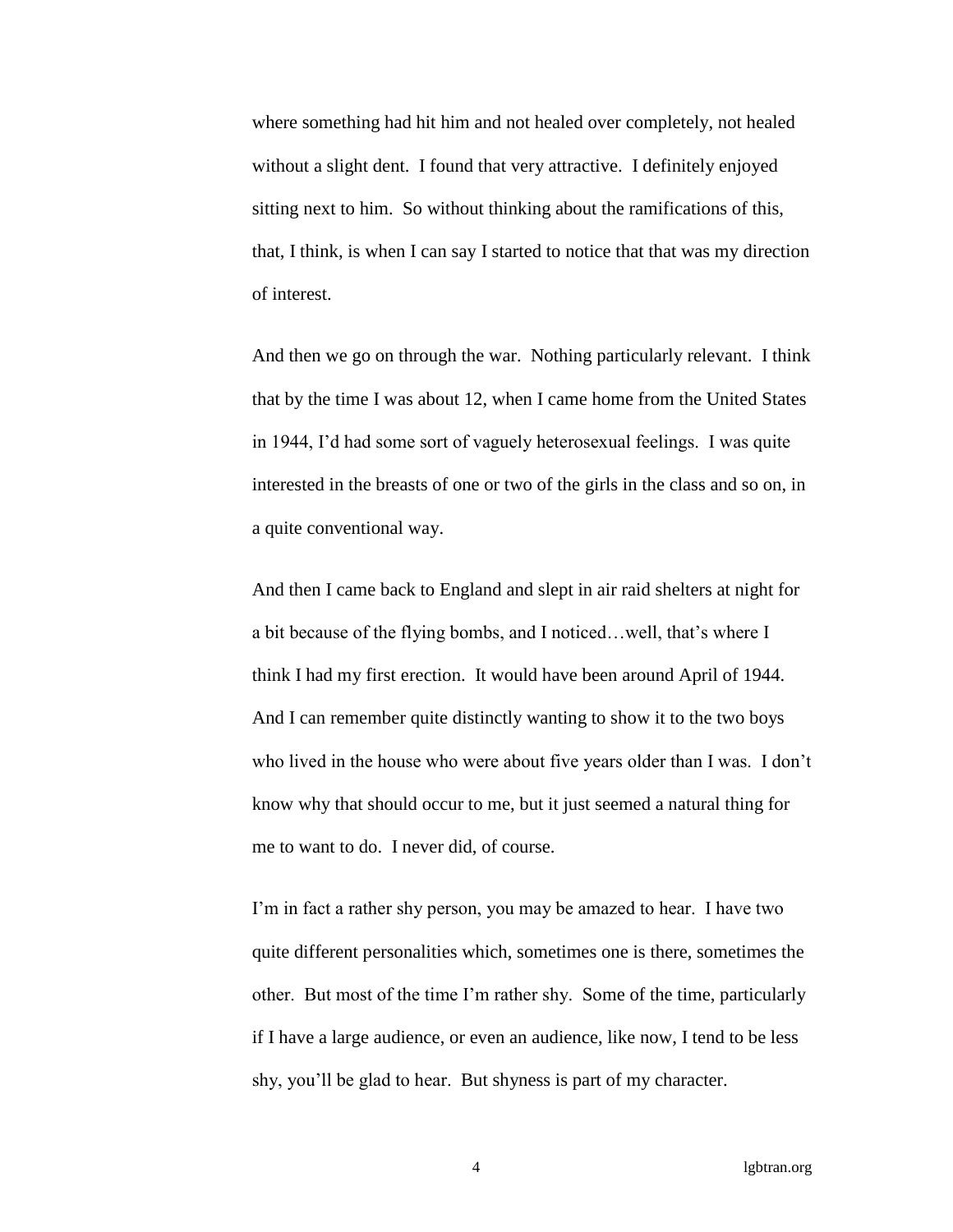So there was a boy at Bromley County Grammar School, now called Ravensbourne School, who introduced me to mutual masturbation. I didn't find it a great thrill, because I didn't think he was very attractive or that his penis was very attractive. So I thought, well, this is just a variation from… But it didn't seem to me to be heaven on earth or anything, not with that particular guy.

And then for the next, for three years – oh, that's right. When I was 12, I wrote a love letter. I was very much in love with a boy called Micky, who was then 12, and I wrote him in calligraphy, because I was interested also in calligraphy, but I wrote him, in black Gothic letter, a love letter. And that was found by his brother or his mother, or perhaps his brother handed it to his mother, and that cut short, to me, a very pleasant relationship. It had gotten no further than, on one occasion, I persuaded him to lie in the bed next to me, which was interesting, but he would never do it again.

But anyway, we weren't going anywhere with that, but his family were going somewhere – they put a stop to his seeing me at all. And so for the next three years we didn't speak. So we got to his age of 15. And I hadn't thought of anybody else for that entire time. And then, for some reason or other, I managed to break through the barrier, and we went for some very pleasant long walks together in the summer of 1947, just before I changed schools.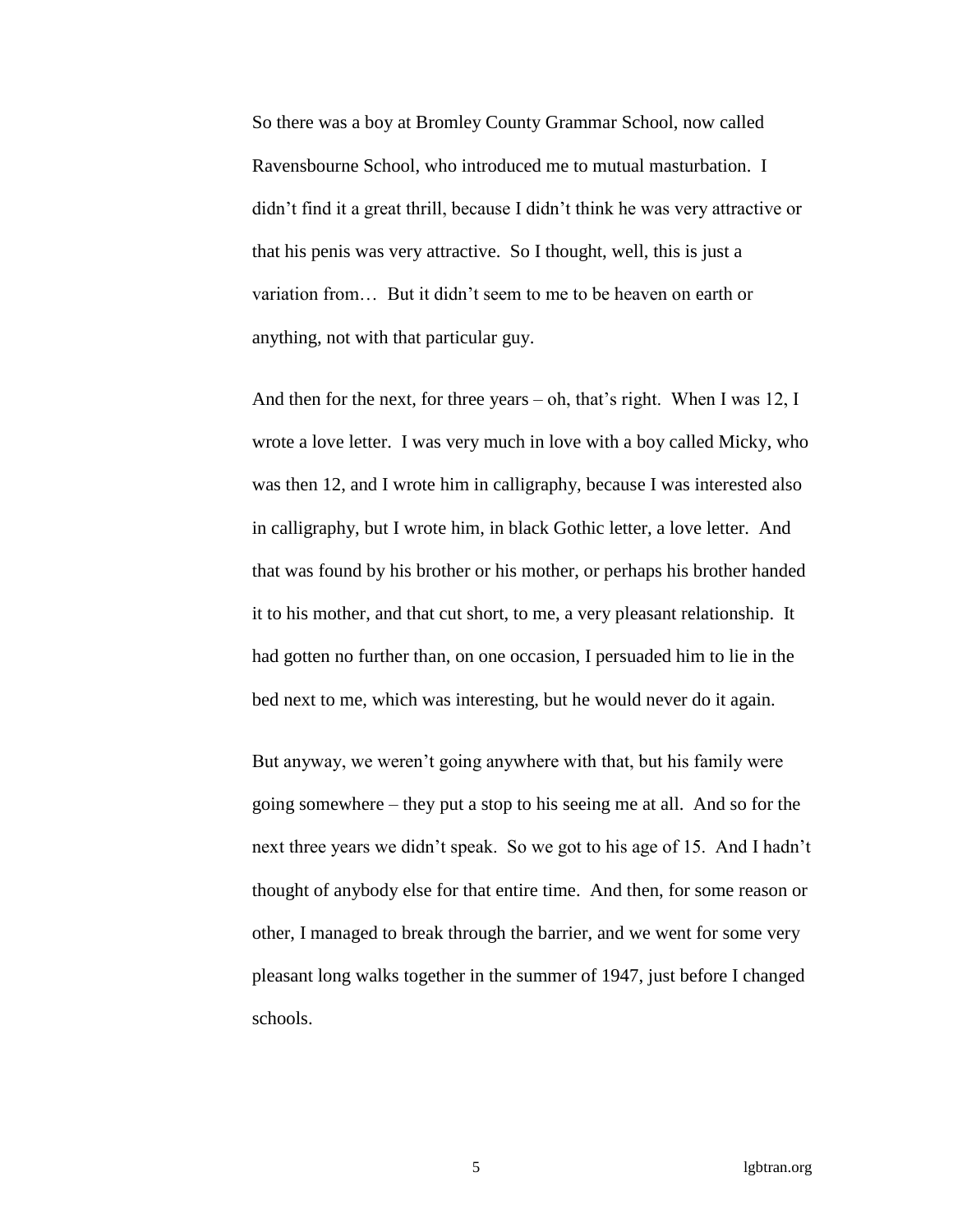And I think that about that time  $-1$ 'm always a person who has not been able to take yes for an answer – he came over and stayed with me in Borehamwood. Borehamwood is where the films are made, Borehamwood Studios. And I went to visit him in the morning, at bedtime – I mean, before he got up – and he clearly had an erection, and he clearly would have been very happy for me to play with it. But, in fact, of course, I just didn't dare. I mean, I wouldn't take yes for an answer. So that didn't get very far.

And in fact, really, the first boy who interested me that I had some sort of sex with was one of the members of the choir of the school who had a wonderful soprano voice, and I got him to sing some of "Madame Butterfly" to me. And he would cooperate in some sort of mutual groping. He couldn't actually ejaculate at that time, but he certainly got an erection and quite enjoyed the whole thing, although that relationship didn't go on for more than about a year, because I think he… He announced, to my fury one day, that he had...what was it? Reformed. I thought a more unwelcome word have I never heard. So that was the end of him.

And it was only when I got to, I suppose, Cambridge, that I had any sort of actual sexual affairs. But not very many. There were gay parties in the college, and the head porter, a very austere individual called Captain [Austen], was notorious for having walked in on one of these and then complained that his glasses were steaming up and then just leaving again promptly. I don't know what was going on at the time he came in, but no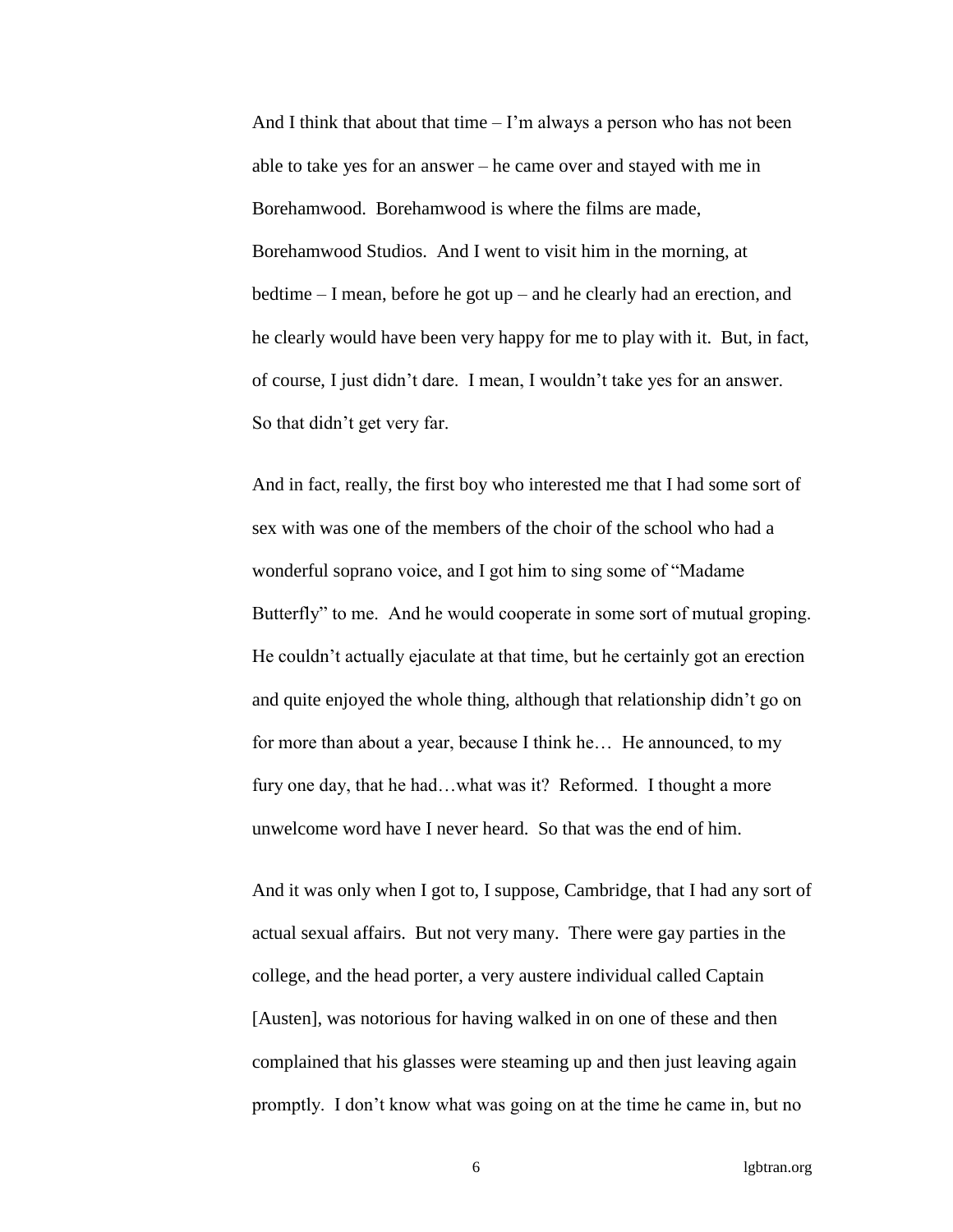doubt a number of people were in happy embrace. Probably not more than that, but they were in happy embrace. So we didn't hear too much.

I think the colleges took a very sophisticated view. The provost of King's, Noel Annan, was notoriously sympathetic. The whole of King's College was sympathetic. The whole of King's College, the fellows, were largely gay anyway, very much notoriously. Rupert Brooke was at King's, of course. And when Noel Annan was provost of King's, the head guy, a porter came up to him – and he must have told this story, it wouldn't have come from the head porter  $-$  "Sir, sir, there are two undergraduates kissing outside your room." And Noel Annan said, "Well, I said the only thing I could think of to say – I said, 'Oh.'" And so that's how that ended.

So Cambridge was a fairly sexually unsatisfactory time for me. Oh, that's right, I made the enormous mistake of thinking that this was some kind of mental problem that I had, and so I consulted the University Health Service, which in fact really consisted of one guy. [*Name deleted per request of KW*.] And he was most unfortunately a Freudian analyst. So I had one session a week with him, which was really painful, because I would talk on and on an on while he would make notes, and he would want me to tell him about my dreams and so on.

But he didn't seem to enjoy it much, and certainly I got no advice from him, no help of any kind. I mean, it was the least satisfactory thing I could ever have done. Happily, I only put up with it for a year. I suppose that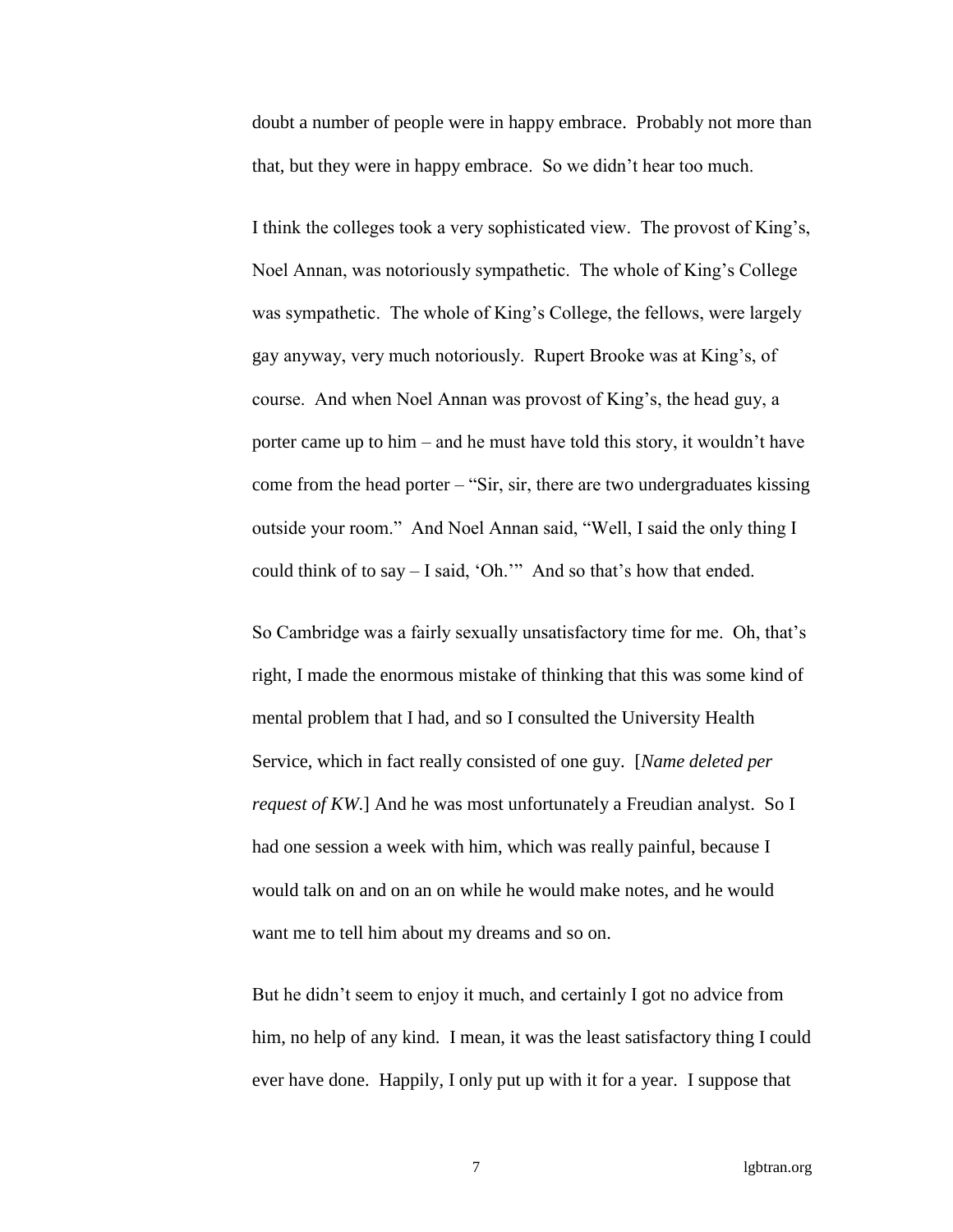was my last year in Cambridge. At that time it was still common to suppose that homosexuality was some kind of deviation, illness, whatever, it was something which could be cured. I mean, this was certainly the ground at that time. I didn't quite buy that, but I certainly didn't go anywhere with Dr. Davey.

But by the time I left Cambridge, two things had happened which were of significance to everything. One was that I had had a wonderful affair with the leader of the King's College Chapel Choir. This is one of the few occasions I've ever had an affair with anybody who's older than me. I tend not to like older guys much. But he was all of four years older. I mean, he might have been 24 when I was 20 or something.

Neil F. But that difference seems big then.

Keith W. That seemed to me a difference. On the other hand, for a month or so he really loved me, he was wonderful, so I had a series of wonderful treats. I got to go up to stand in the King's College Chapel Choir fellows stalls during the famous Christmas service which the BBC broadcasts every year to the whole world, and I got to watch the guy I loved conducting. He had tremendous charm. I mean, I have never known anybody who could turn it on so much, and sincerely.

> And unfortunately – this had gone on for about five or six weeks, I don't remember – and he said to me something like, before the vacation ended, I remember, before the Christmas vacation ended in 1953 or '54, he said,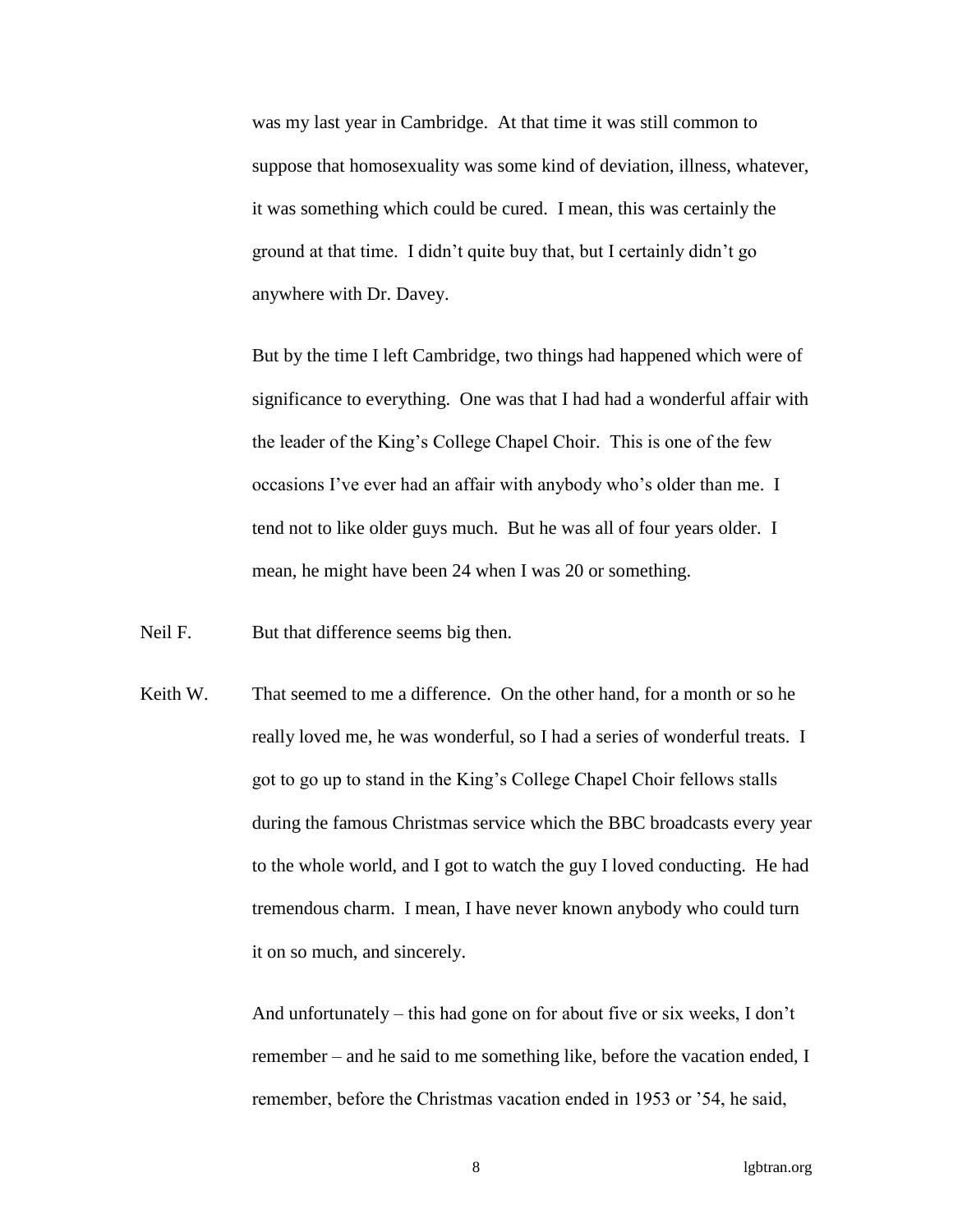"I'm going to be a shit to you next term." And sure enough he was, I was dropped. I remember throwing stones against the window where he lived, and he put his head out and said that he was very busy and so forth and so on, so I was duly dropped. But at any rate, I don't regret that affair. It had been rather fun.

[*Sentences deleted per request of KW*.] I haven't followed his career in detail because there was really no point.

I don't think – oh, I met him later when I was a Bristol practising at the bar, and I began to think I was falling in love all over again. I mean, there he was, by this time an eminent Q.C., a very senior lawyer, much renowned, and I was merely a junior barrister. But it's as if we were sort of starting again. Unhappily, the case was very short, so I didn't really see him again after that. And then I don't know whether he felt it as much as I did. But I remember that very much.

Then the other thing that happened was that by the time we got to 1955, when I left Cambridge, I had a pretty good idea – and I felt here being a Quaker was a huge advantage – that I could see that there was a definite section of the undergraduates who regarded themselves as gay, period, a lot of whom, of course, I knew. I would meet them at these gay parties and so on. And there were two or three much older people who would [lived at] Trinity Farm I remember, yeah. There were one or two people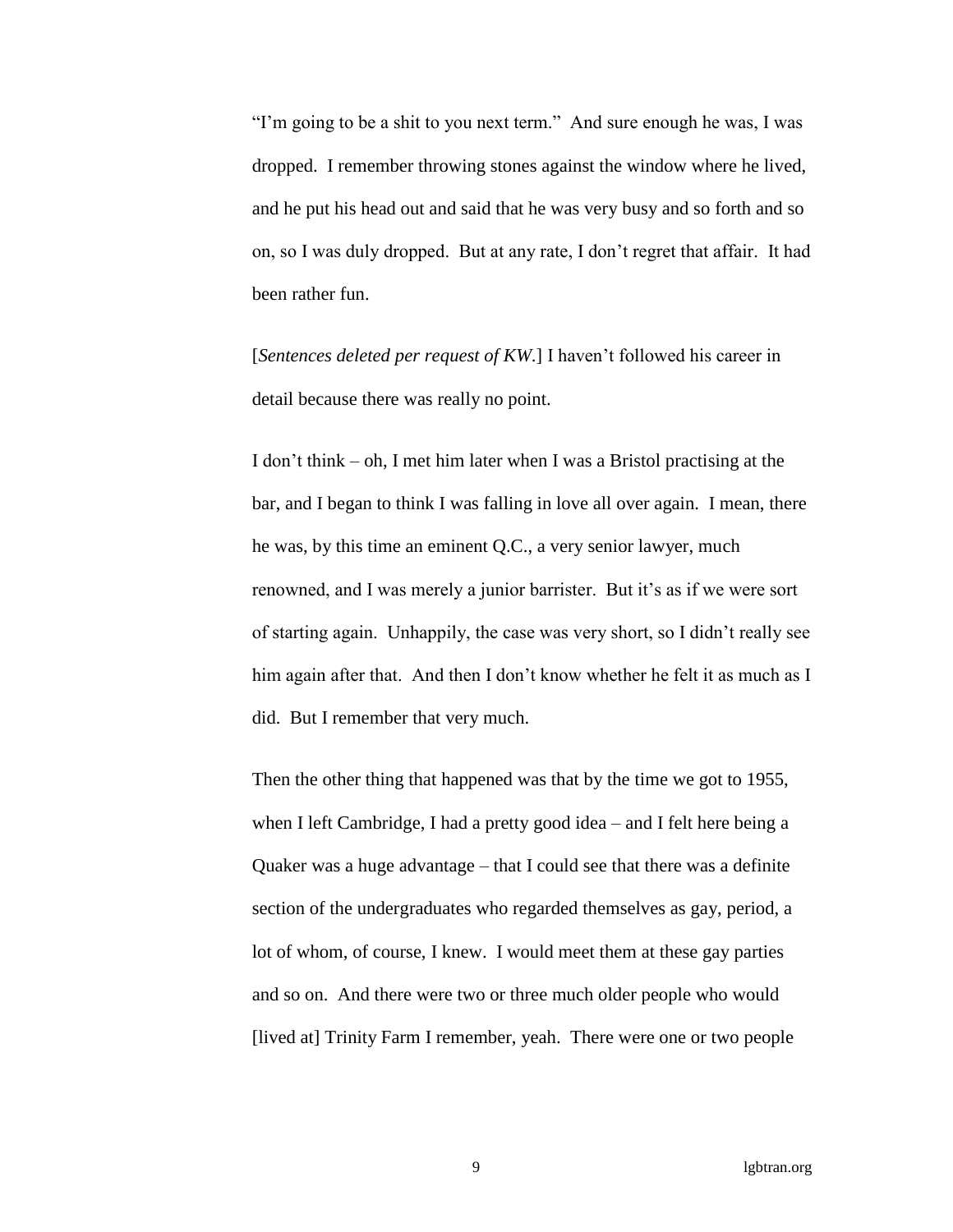who were connected with the university, or who were dons at it who were also gay and could be seen at parties.

But I realized that there was a problem, because nobody was admitting that these two realities, the heterosexual world, where nobody had heard of homosexuality, at least not in any acceptable sense, I began to realize that there were these two worlds which had no connection with each other. That the Saturday night gay party, in my case, could be followed by a Quaker meeting in the morning, in which one would have thought that sex didn't exist.

So I somehow felt, because I think hypocrisy is one of the main things which Quakerism has triumphed over, that I had some kind of duty to see if I could make a bridge here. And I did it quite accidentally, because a group of us Young Friends from Cambridge went off to Woodbrooke one Christmas for a Christmas retreat. Woodbrooke is the-- [Friends' Center at Birmingham, a kind of urban Pendle Hill].

Neil F. Yes.

Keith W. And we started a conversation. That's right, I and another gay guy called Donald Thomas started a conversation at the top of the stairs there. There's about three flights of stairs. And we obviously didn't want to leave off, because it was becoming very interesting. We were each coming out to the other and discussing the problems of it. But everybody on the staircase apparently could hear this, which is not surprising,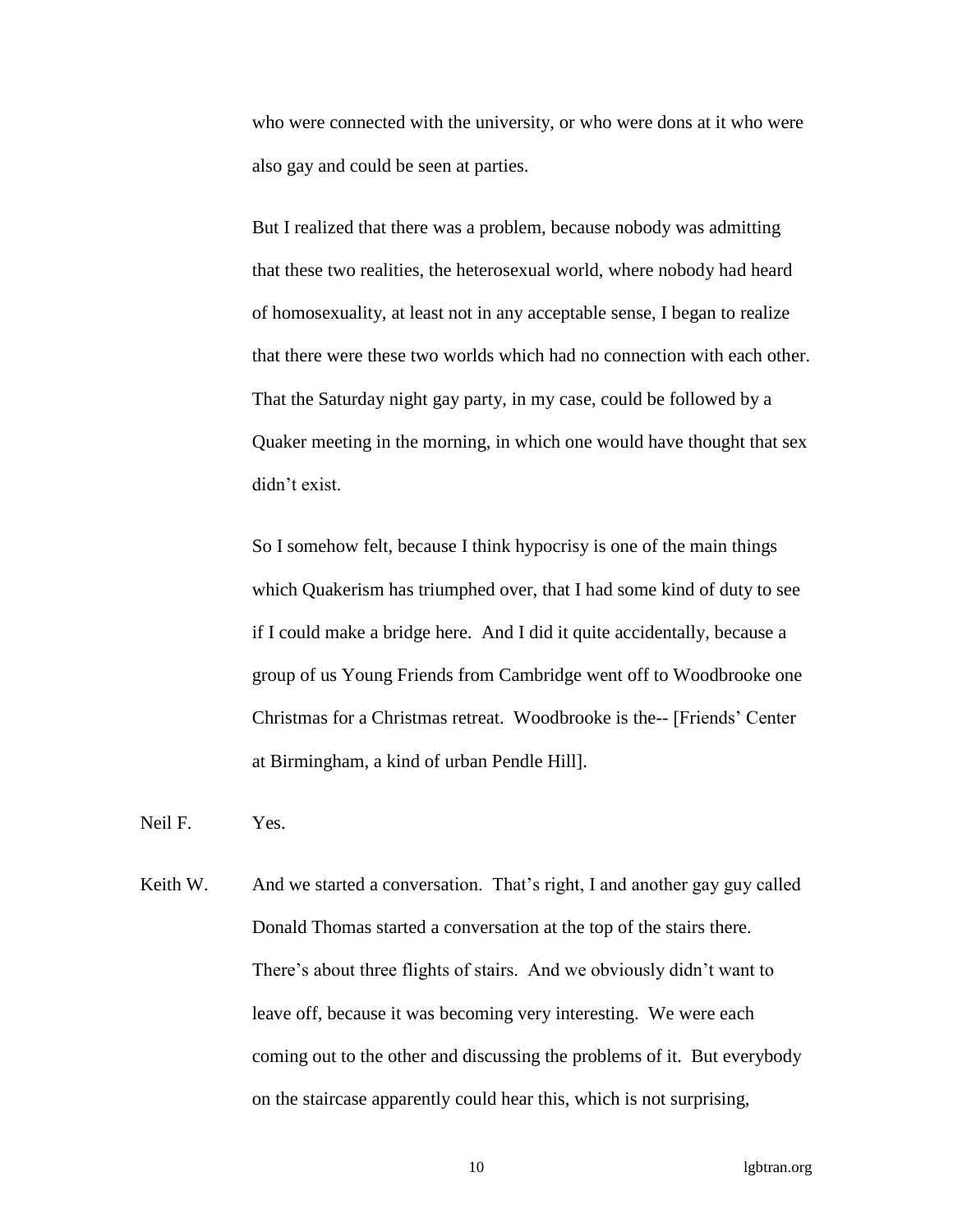entirely. We both had clear voices, and the staircase had that sort of good acoustics. So I think a lot of people after that were onto the fact that there was something happening.

And then there was something else. I noticed that there was a tendency – we get about six suicides a year at Cambridge, or we did at that time, and I decided that a rather significant number of these were because people were gay and couldn't deal with it. I mean, they had just reached the end.

There was one guy called Roger Walker, who was a young, somewhat effeminate and very much lacking in stability type guy, very bright, of course. I can't remember who he pursued, and I assume he had some successes. And I didn't find him attractive myself. But I went to find him one morning, about the spring of '55, and walked straight into his room, where there was a slight smell of coal gas, and there he was, pink and dead. He had put his head in the oven.

And that made me come out, in a way, because they had an inquest at which nobody seemed to know quite what he was up to. And I explained to the parents in advance that he was gay – not using that word, I expect, at the time – and that…oh, maybe I did. But anyway, and that he was extremely worried and depressed about it all, and that that's why he had committed suicide. He didn't leave a note. And with their permission and consent, I volunteered, in the middle of the inquest to the coroner, that I knew something about it and was willing to give evidence, which I did.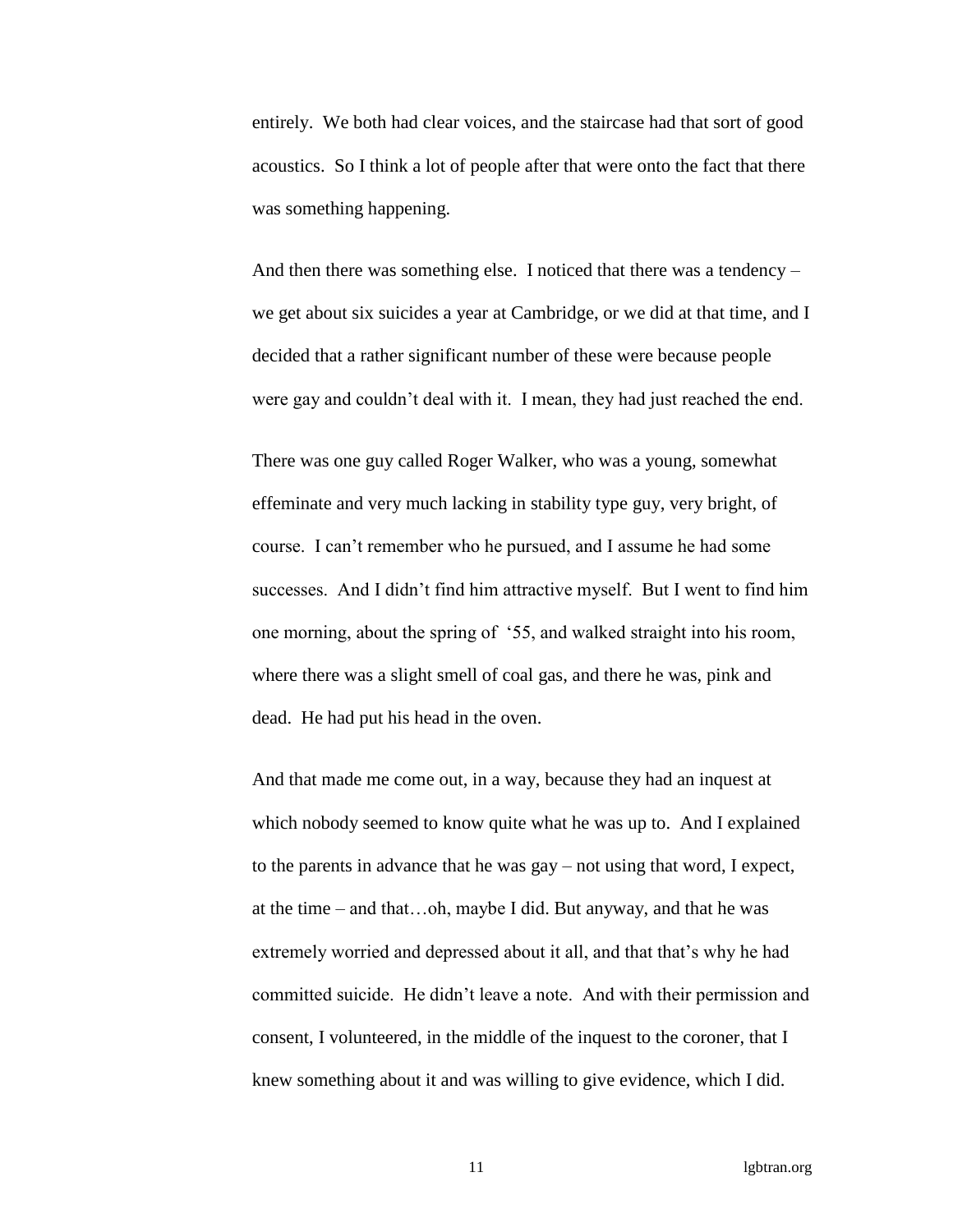And the thing I mainly remember about it  $-I$  mean, I explained the situation to the coroner in fairly simple terms. By that time I felt able to do that. And the police were furious, because I hadn't given them a statement about this, and so they were put out of face. And I can remember them threatening afterwards. The guy who had supplied the witnesses to the coroner and the witnesses' statements and so on, I mean, he really was quite threatening. He said if ever you want to say this kind of thing, you must see me first, or something like that. So I realized that the police are part of the hypocritical setup.

Anyway, I went to America in 1955, when I left Cambridge – Canada and then America, so that put me out of the British circulation for a time. Not out of American circulation. [*Passage deleted at request of KW*.]

And then [Sir] John Betjeman – and I'd written to John Betjeman about his poems, hinting that I wondered whether his "The speed of a swallow, the grace of a boy" line meant that he had sometimes fallen in love with his own sex. And he wrote back I did fall in love the way you mentioned. And we started quite a correspondence.

Unfortunately, his letters to me were stolen by a criminal psychopath whom I mistakenly befriended in the mid '60s. He just disappeared with the entire bundle. I was delighted to find, when I Googled the University of Victoria and Googled myself, in Victoria, British Columbia, that they had the letters of John Betjeman. And I thought, ah, my crook Melvin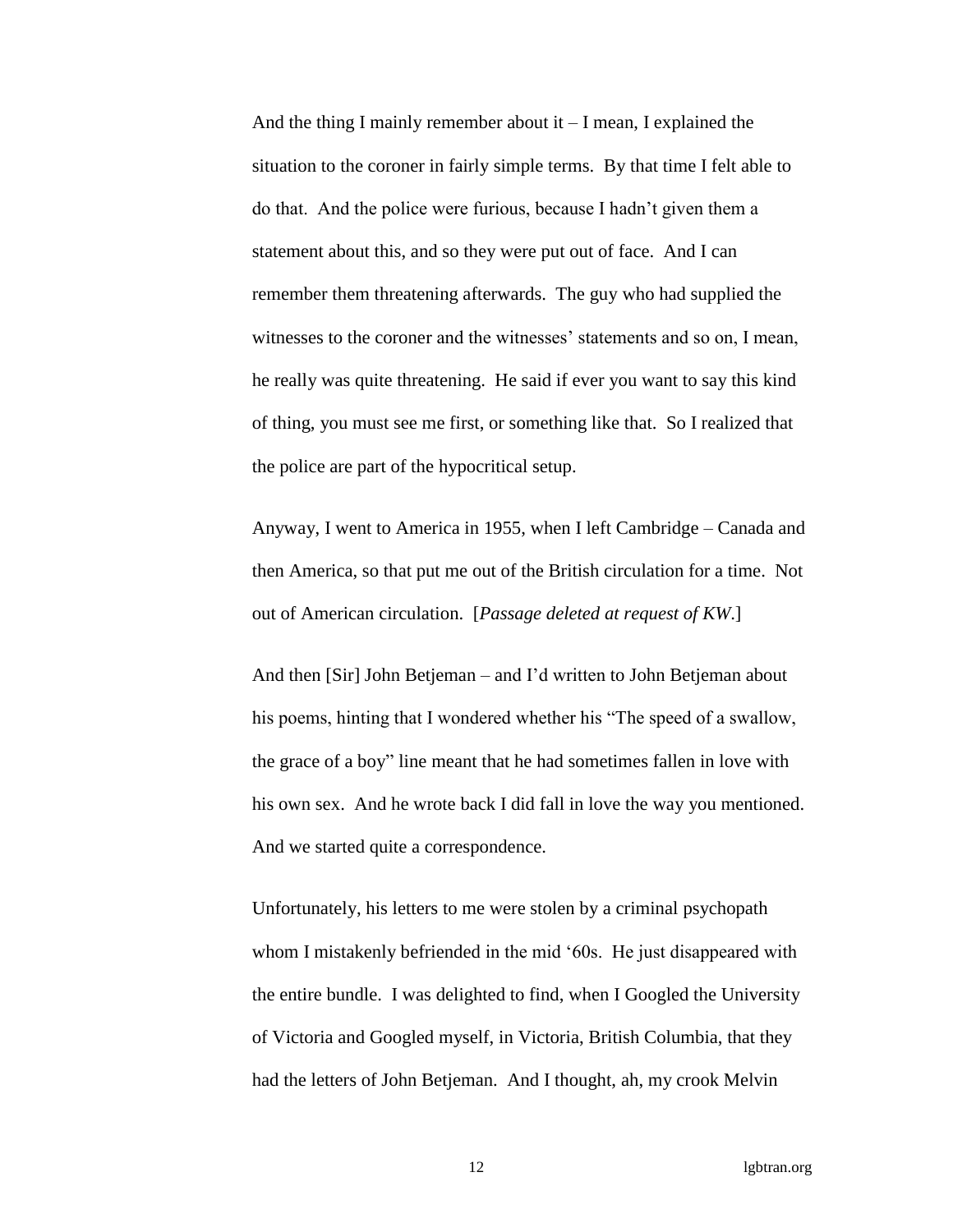must have sold them off, and here they are turning up in Victoria, British Columbia.

So I phoned the library, and they said, oh no, you don't understand. It's not his letters to you we have, it's your letters [to him] – and Evelyn Waugh, and he rattled off a whole number of other great names – it's your letters to him. So I made sort of "Christ almighty" noises, and they said, don't worry, we have the copyright, but the letters are owned by you. And on that sort of understanding, we left the matter. If ever I go to Victoria, I shall try and read my letters, but I haven't had the opportunity.

## [*passage deleted at request of KW*.]

So where are we in real terms? By this time I had had two or three meaningful relationships. Lenny's Hideaway in New York was interesting, and I was being – oh, that's right, I was, in fact, approached there by a guy I thought was rather good-looking, and his main interest was sodomy, which, I hadn't had that experience before. But that was okay. The other thing is that in the morning he was just asleep, there was no sort of going back to anything. That was over. [*Identifying name deleted.*] And I had a very nice letter from him saying what a good thing it was to meet somebody like me, or something like that. Interesting thought.

Oh, that's right, and then there was a guy, a young Quaker, a Young Friend I met at the various…gorgeous. Of course, with an American –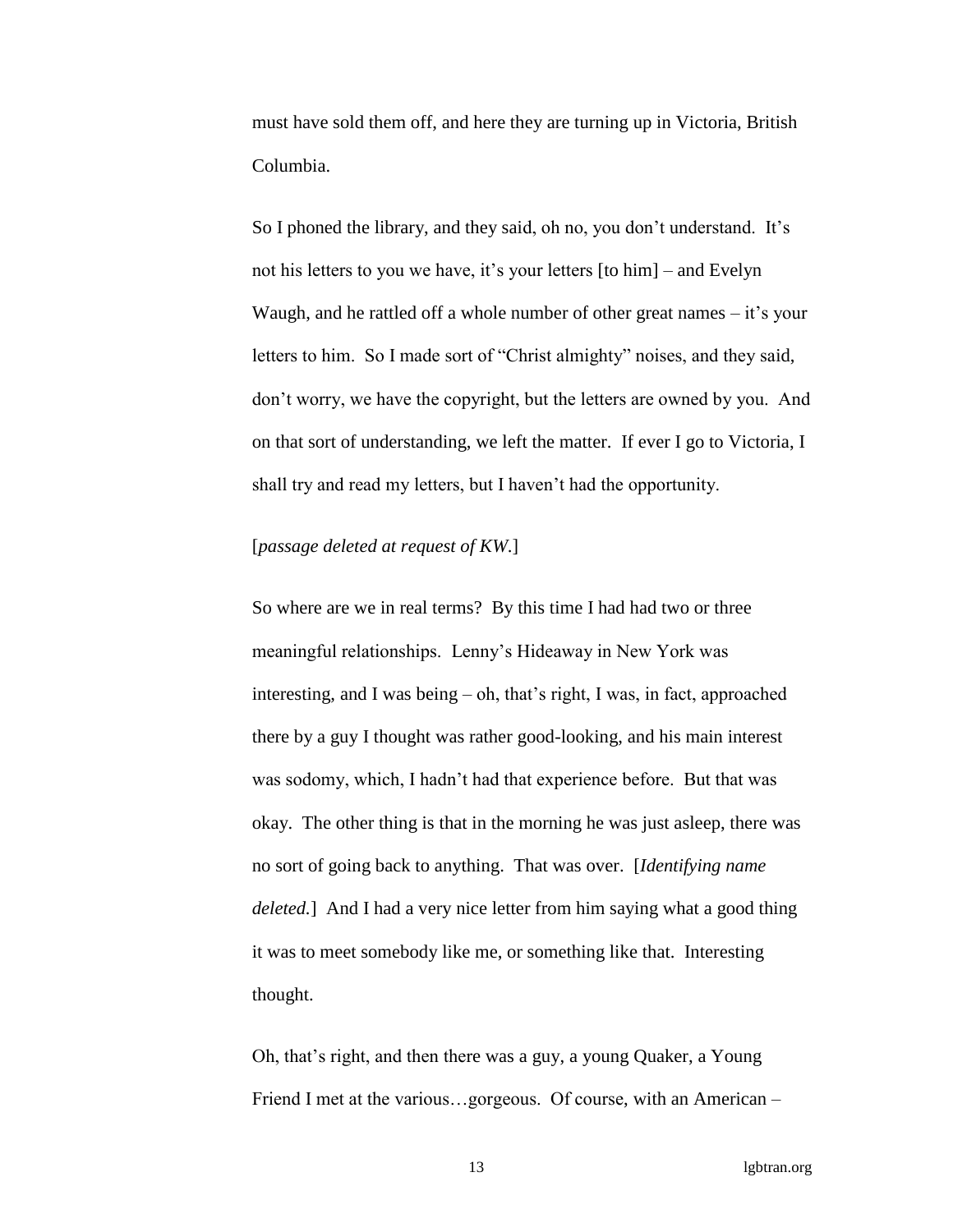Silver Bay, New York is when United Meeting – no, not United Meeting, the other one had its annual retreat.

Neil F. New York Yearly Meeting?

Keith W. Yeah, New York. And so this guy and I got it off, and that was an amusing experience because he was also rather buttoned up, and would do everything except admit that he was interested in me, except that we were sharing a bed one night, and he started to show interest. But sort of pretended to conceal it, which was extraordinary, how bashful we all are.

> But anyway, that then became more overt. Except that the next time round, I took all the light bulbs out in the room, which was just as well, because somebody else came in when we were in the middle of it. And it took quite some time to put the light bulbs back. Nobody knew what had been going on. The room wasn't one of those with things with windows. So we got away with that rather well.

[*Passage deleted in respect for privacy by KW.]*

- Neil F. We jumped a bit. There are a couple things I wanted to go back and pick up. One was we got to the point of your leaving Cambridge, and then you came to America for, that would have been, then, the second time.
- Keith W. Well, I was in America during the war, and then the second time was after I left Cambridge and went to Canada for six months and was bored to death with it. And it was, by the way, extremely non-gay in those days,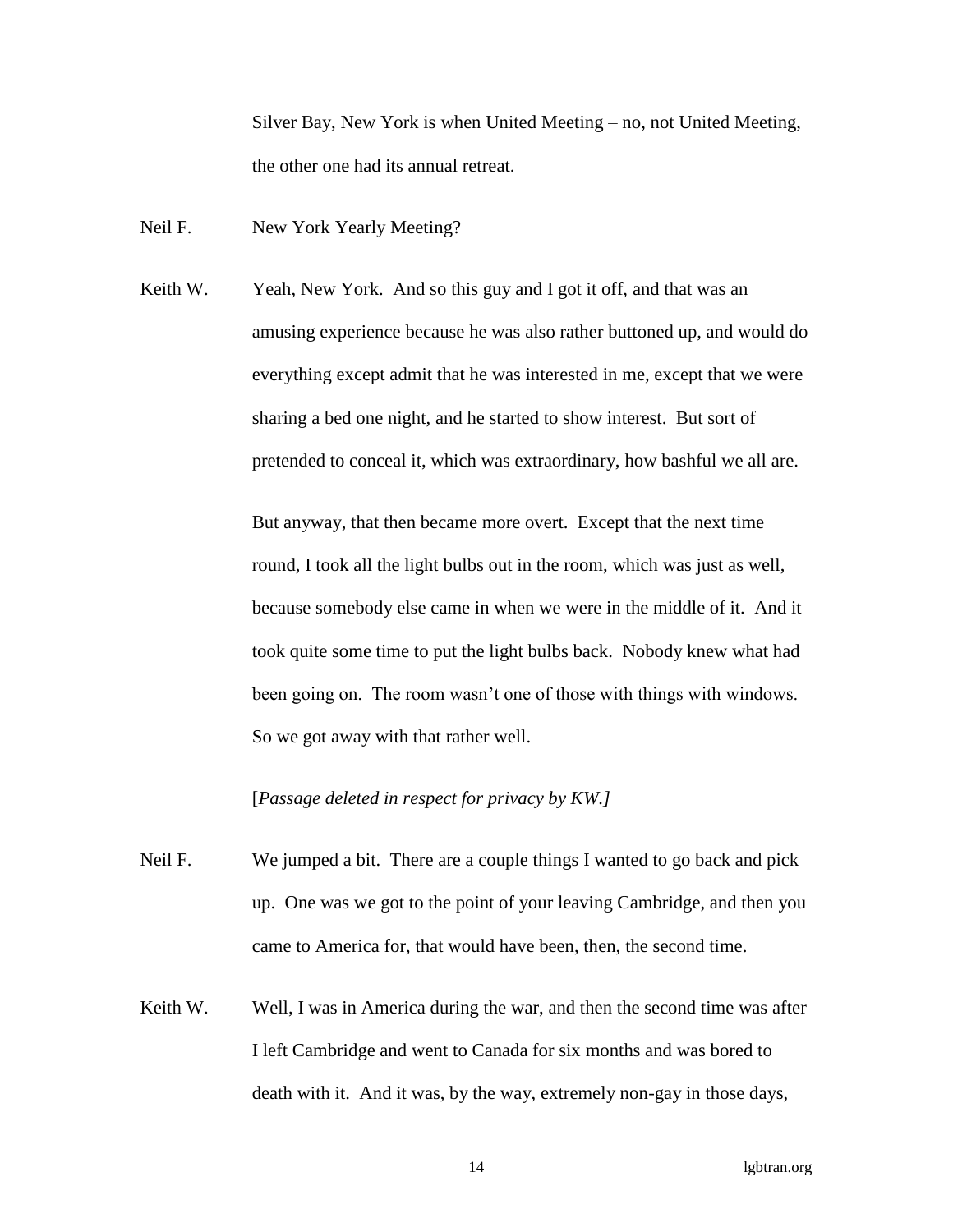Toronto. It changed quite rapidly later. But in those days it was deadly Presbyterian, or Church of England, or Church of Canada or whatever, and it was extremely boring.

I then got a job in New York, and I then came back to England in April of, I suppose, '57, and was promptly invited by Anna Bidder, a great Quaker guru who founded a Cambridge college, which takes a bit of doing, [Lucy] Cavendish College. And she I had talked to about coming suicides as well as past suicides, and that had put the wind up her. And so while I was away between '55 and '57 in America, she had started to put together this committee, which became the Towards a Quaker View of Sex group, and I was invited to join it when I came back from America, and I became the youngest member.

And we met for years, I should think once a month, probably. I might be able to find the original book downstairs somewhere, or the original file on this. I may still have it. And we met in the University Women's Club on South Audley Street, which gave us very nice lunches at which she produced little bits of lemon to put in the water and so on. I was very impressed by that. But we met – you had to go into the library, and it was like all the films where this kind of thing happens. You had to touch a certain door, and then it would open, and you would be in this secret room. And there we sat month after month for three years, revising each other's stuff.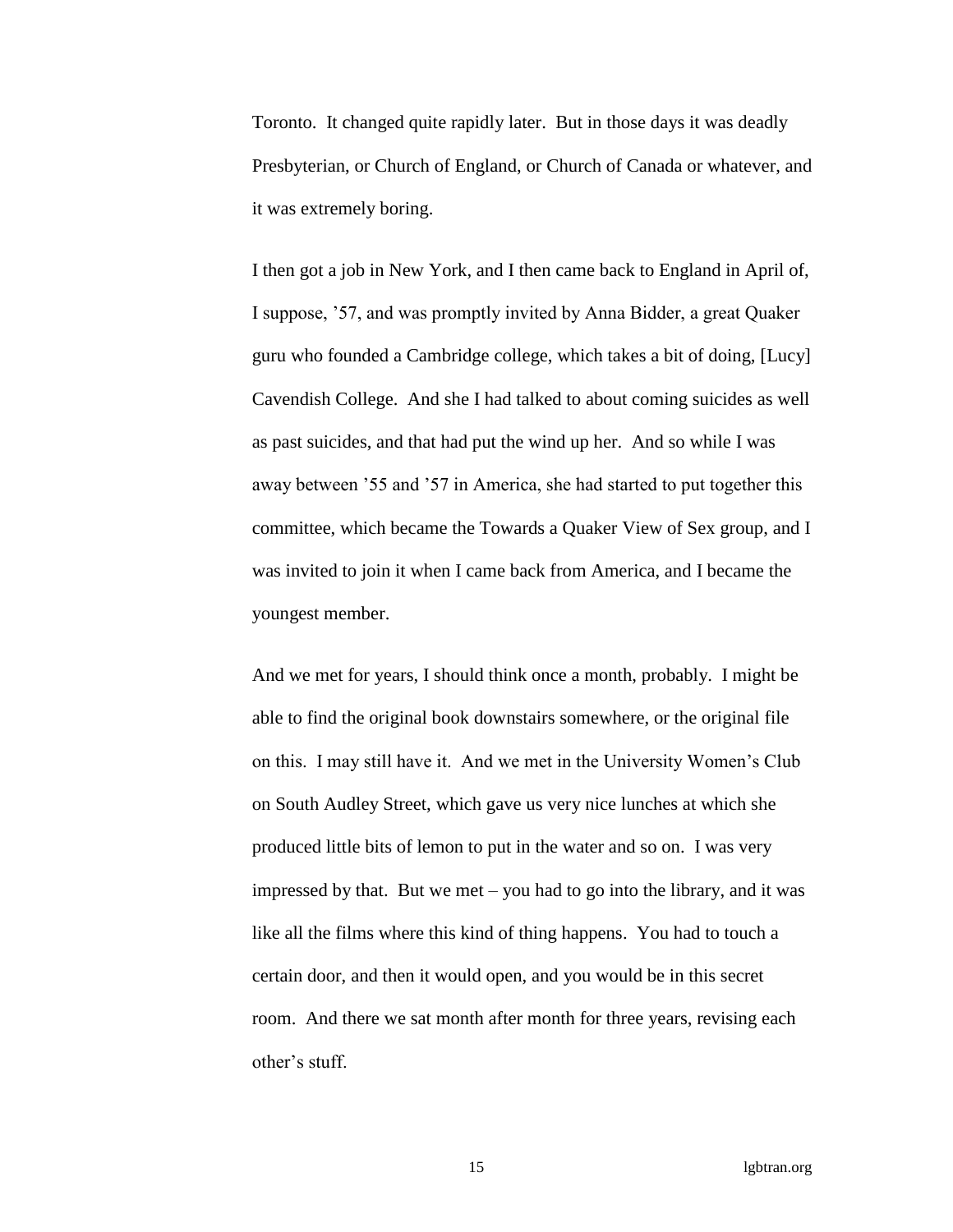And that was a great experience because you knew that they were psychiatrists, and we had a probation officer, and we had a housewife. And what else? I think I was the only lawyer. We had the chief director of the prison commission. He's the anonymous guy who's referred to on Page 5 as, "for professional reasons," having to be anonymous. And we had a whole lot of people come and give us evidence while we were trying to work out what we trying to say and why we were trying to say it.

But in the end we decided we had to change the whole concept of morality – we couldn't just accept the existing codes and try and squeeze around it, we had to scrap it, and we did. So we had a completely new morality. And that was fine, because at the time – this was the time of the mid '60s, and we had the Bishop of Southwark behind us, and we had various other people that I came to know. Lord Montague of – no, not Lord Montague. There was a priest [the Rev. Lord Beaumont of Whitley] who was also a member of the House of Lords, very wealthy, and who became one of my sponsors, not just in the sort of sexual sphere. I mean, we had no sexual relationship, but we discussed sex. But in politics he became very useful.

I think I'm wandering a bit. So I came back from America, was invited to join this committee. We sat through it. And it was the weirdest of experiences because we would get letters… You know, people came. I mean, one of my relations turned up, who was headmaster of a Quaker school at the time. And here he is explaining how he was seduced by W.H. Auden in America, and one thing and another, and I thought this is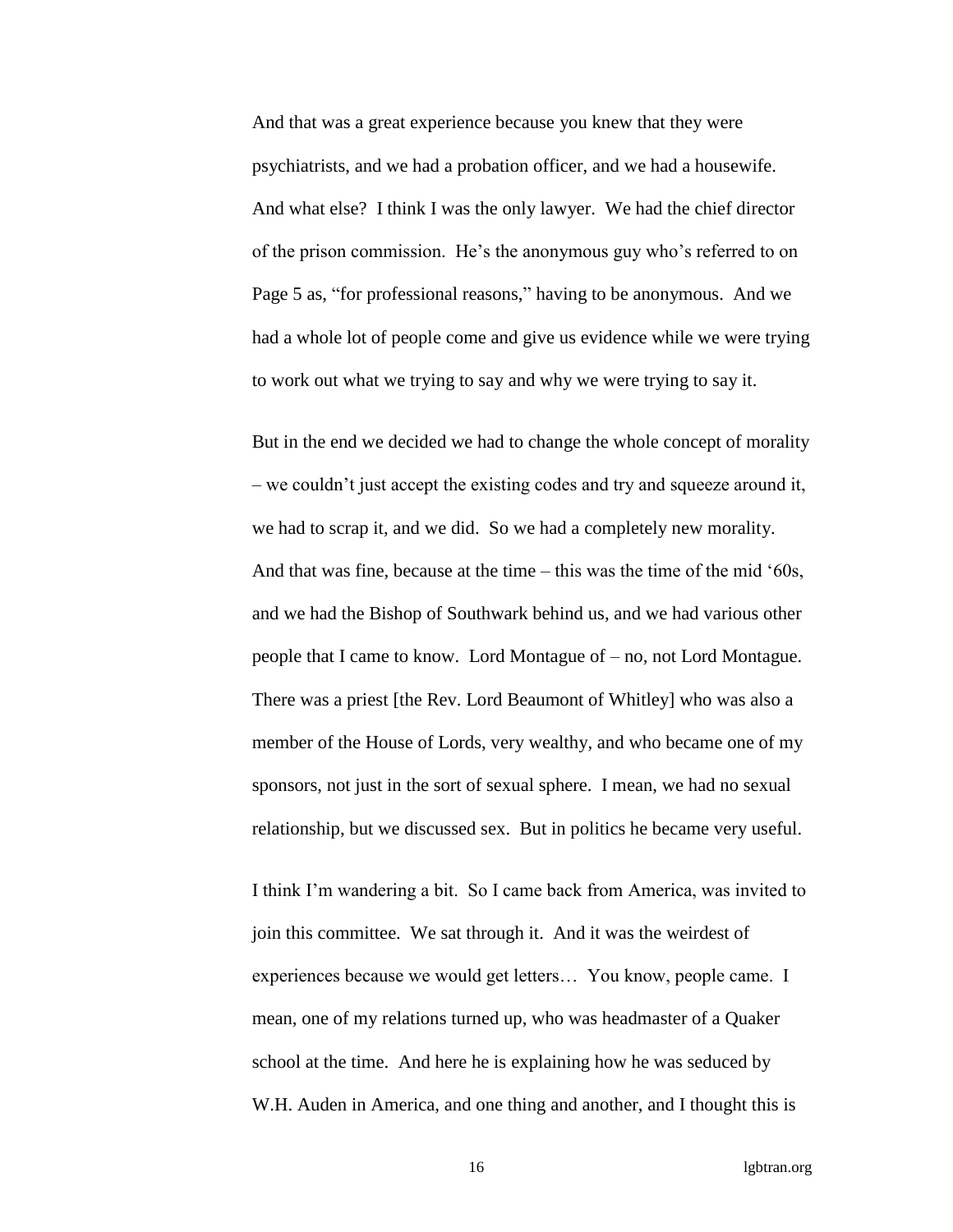really interesting, you know, what a nice committee. Other Quaker committees are nothing like this.

- Neil F. None that I've ever served on.
- Keith W. No, no, no. It was very, very interesting. One of the things that was so good about it, was very reinforcing to the soul, was that when we had discussed sex up and down and sideways, and all the bits and pieces that we knew about it for years, we knew each other extremely well, and indeed, every word of *Towards a Quaker View of Sex* may have been written by this person or that person in the first draft, but the whole thing had been sifted through over and over again by the committee of the whole, so to speak, at these little library sessions, and that meant that when the book came out – and it was sponsored by the Friends Temperance and Moral Welfare Union [in actuality, published by the Friends Home Service Committee and funded, in part, by the FTMWU], whose clerk at the time was about the most anti-sex individual you could ever find.

### [*Sentences deleted per request of KW*.]

And he asked, just before it came out, by which time it was already in print, nothing could have been changed, even theoretically, he asked if he could see a copy. And I found he and his wife were denouncing it to Monthly Meeting – she was clerk of the Monthly Meeting, a very efficient one – but as poison. And I can still remember that – poison. It was poison.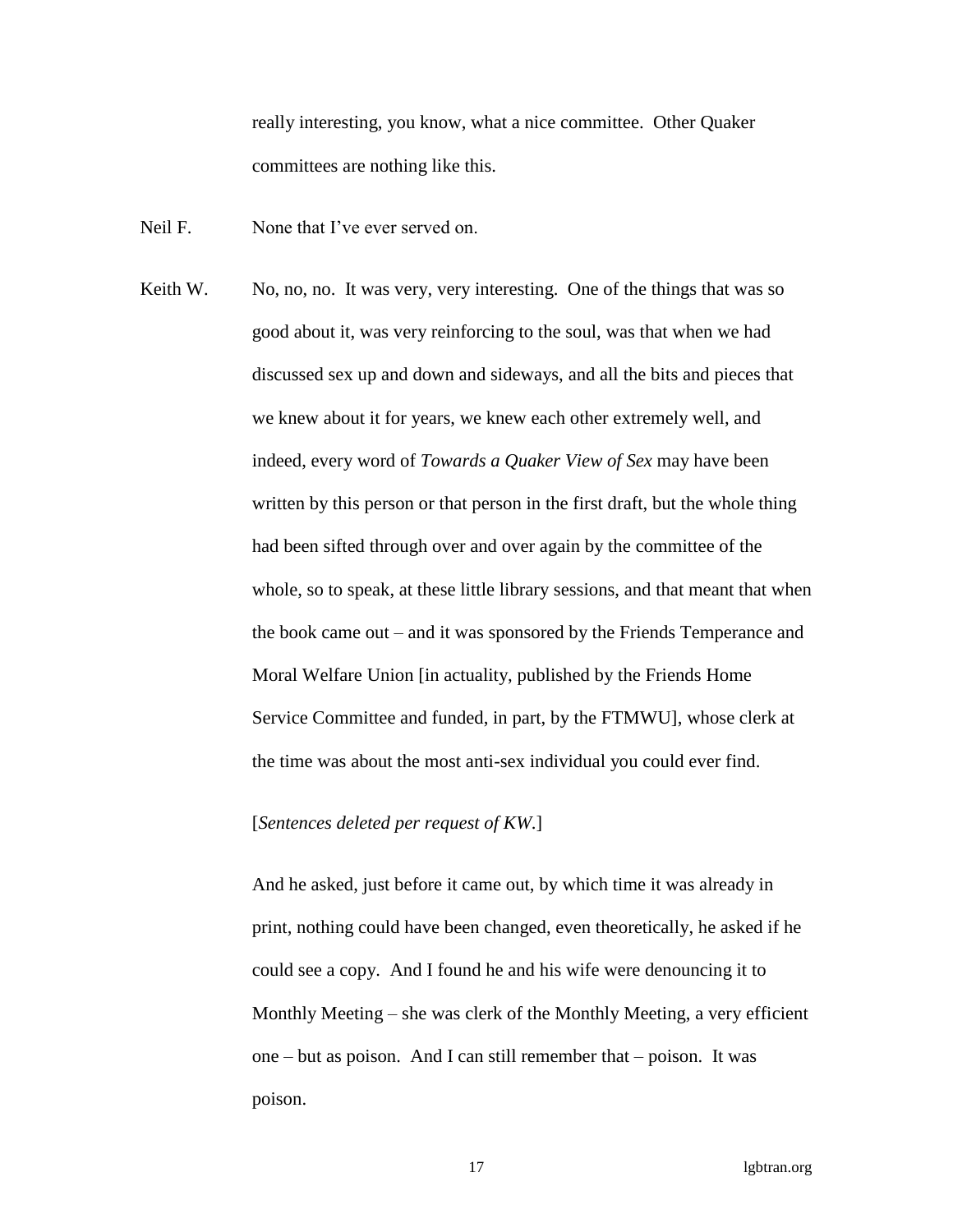Now, meanwhile, the Society of Friends was having fun with it. They discussed it endlessly. Little bits of it are in the Britain Yearly Meeting *Faith and Practice*. One of them I either wrote, or at any rate, was involved in the production of, so if I sit in Australia or New Zealand meetings, I can always reach for our *Faith and Practice*, or their *Faith and Practice* and find something which I wrote in it somewhere, which is a very gratifying thing to do. You get to an age when you get wonderfully self…you're wonderfully gratified to find that your name is somewhere or other forever.

So there was a huge, huge, huge fuss [in 1963]. There were cartoons about Quakers in all the newspapers, especially *The Guardian* and the *New Statesman, Daily Express*. And we were in…I can't remember quite… David Frost, in those days, was doing a Saturday night program called "That Was the Week That Was," which was very successful and very well done, and he ran some kind of piece on *Towards a Quaker View of Sex*. He had a whale of a time with it. So we had huge publicity, and each of us had to give many, many talks around the country to monthly meetings and so on, who were, on whole, rather sympathetic – well, they were sympathetic, no question.

But what was interesting – and I lost this point and am now finally coming back to it – was that since we knew each other so well from having spent all that time, and three [seven] years is a lot, discussing this, since we had done that, we weren't in the position of any other group that I know of,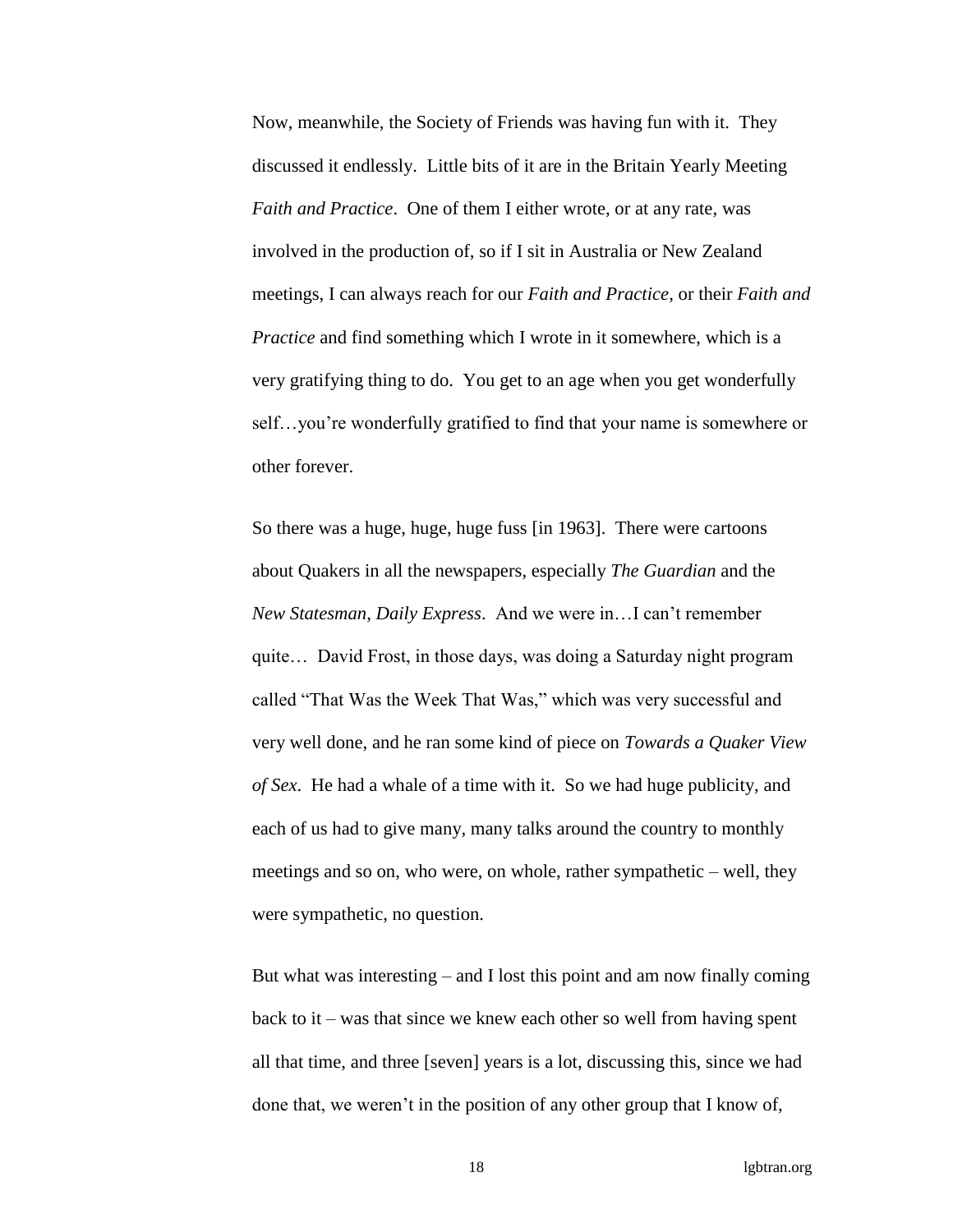where you get the chairman of the board or something saying these are only his personal views, and he can't speak for the company, or I can't speak for the Cruelty to Children in America, but I'd like to tell you what I think and so on. We didn't have to do that. *We could speak for the whole group every time on every matter, knowing that they would agree with us completely, and knowing, in fact, what we thought.*

So all of us, all 11 of us, could go around giving all these talks. I don't know how many hundreds of them there must have been altogether, because there were 11 of us at that time. And it was great. And I felt very reinforced by that. I felt that I had ten very strong friends whom I could trust for life and would know that we would always support each other. It was a bit like the Pendle Hill effect – you go there and you feel that you're bonded to the other people forever. And that was the biggest bonding experience I've ever had.

And one of the people there, as I say, Anna Bidder, who was a Quaker guru at Cambridge Young Friends, she would have us down to her vast house every Sunday night for a very open discussion about anything. And she went on to great things. As I say, she founded Cavendish College. And on the rare occasions, after I came back to England, that I was in some great spiritual crisis – for instance, my mother proposing to commit suicide [on the death of my stepfather] – I would go and see Anna Bidder and say what do I do now?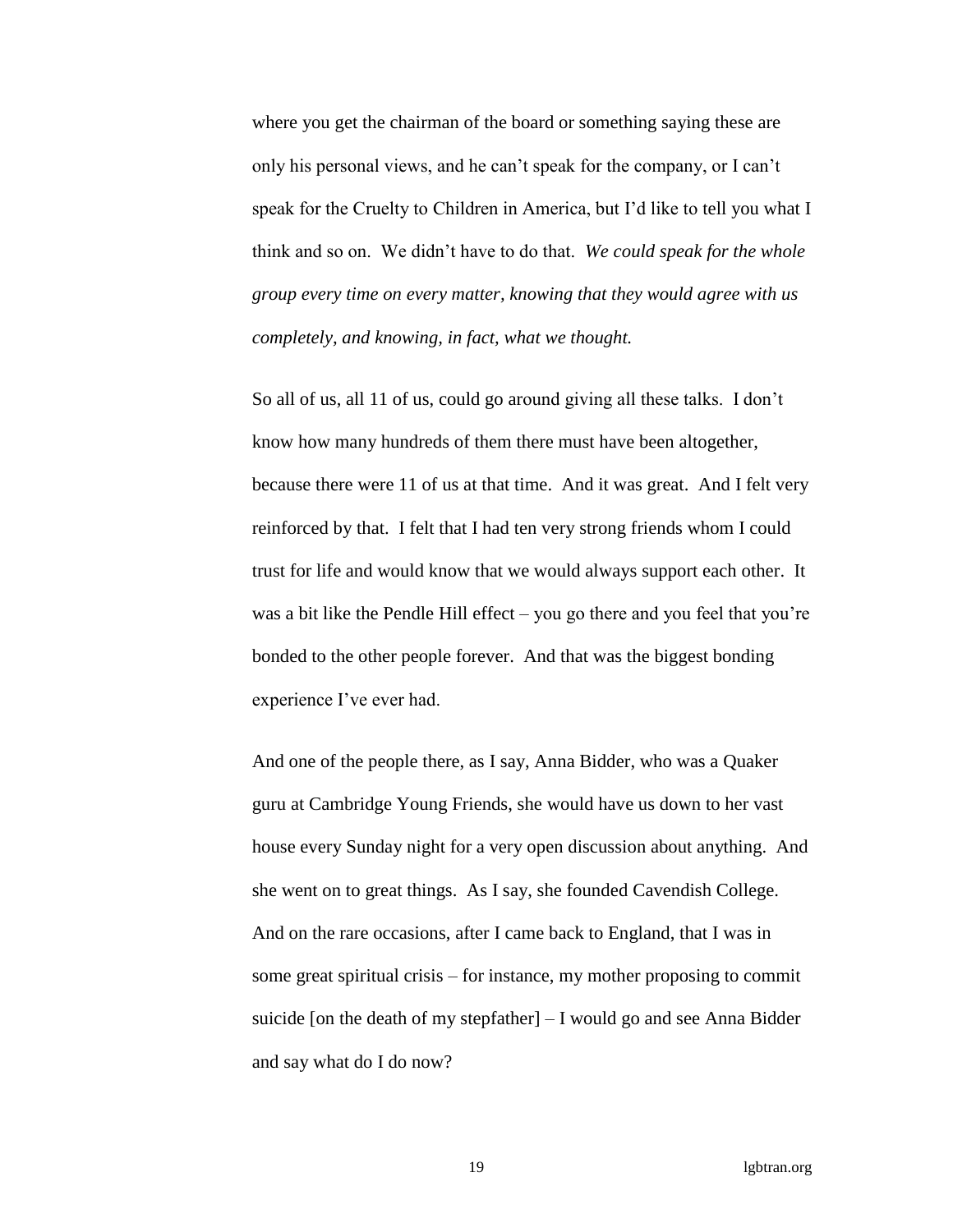And so she's a great loss to me. She died age 95, 98, nearly 100 about ten years ago. But she was formidable right to the end. She was the sort of woman who, when she stands up, commands the entire room immediately. She speaks clearly and to the point, and very honestly, and she sort of destroys any hypocrisy like dust in the room; it all gets swept out. And so I really loved her. She was a fantastic figure, and she's been a large figure in my life. Yeah, absolutely.

And of course with her we discussed all the gay issues. It turned out that two or three of the group that were coming to her group every evening were gay. One of them went to South Africa later, I can't remember. But anyway, we had a substantial gay representation in that group of Young Friends at Cambridge, which was, again, a great help to me. I would have hated to have been in a group which had no gay Friends in it at all, and we did have some. So that was a bit like an early sample of San Francisco monthly meeting, where…well, we needn't tell you about San Francisco monthly meeting.

- Neil F. Well, at some point maybe I should have you tell me about San Francisco meeting. So I take it you were raised in the Society of Friends.
- Keith W. Well, the answer is yes and no, and that isn't just a cliché. In my case it's absolutely true. My family had been Quaker back to 1744, when Catherine Mylbourne, the daughter of the chaplain to the Earl of Sussex, wrote her father a letter, which was entrusted to me, and I managed to lose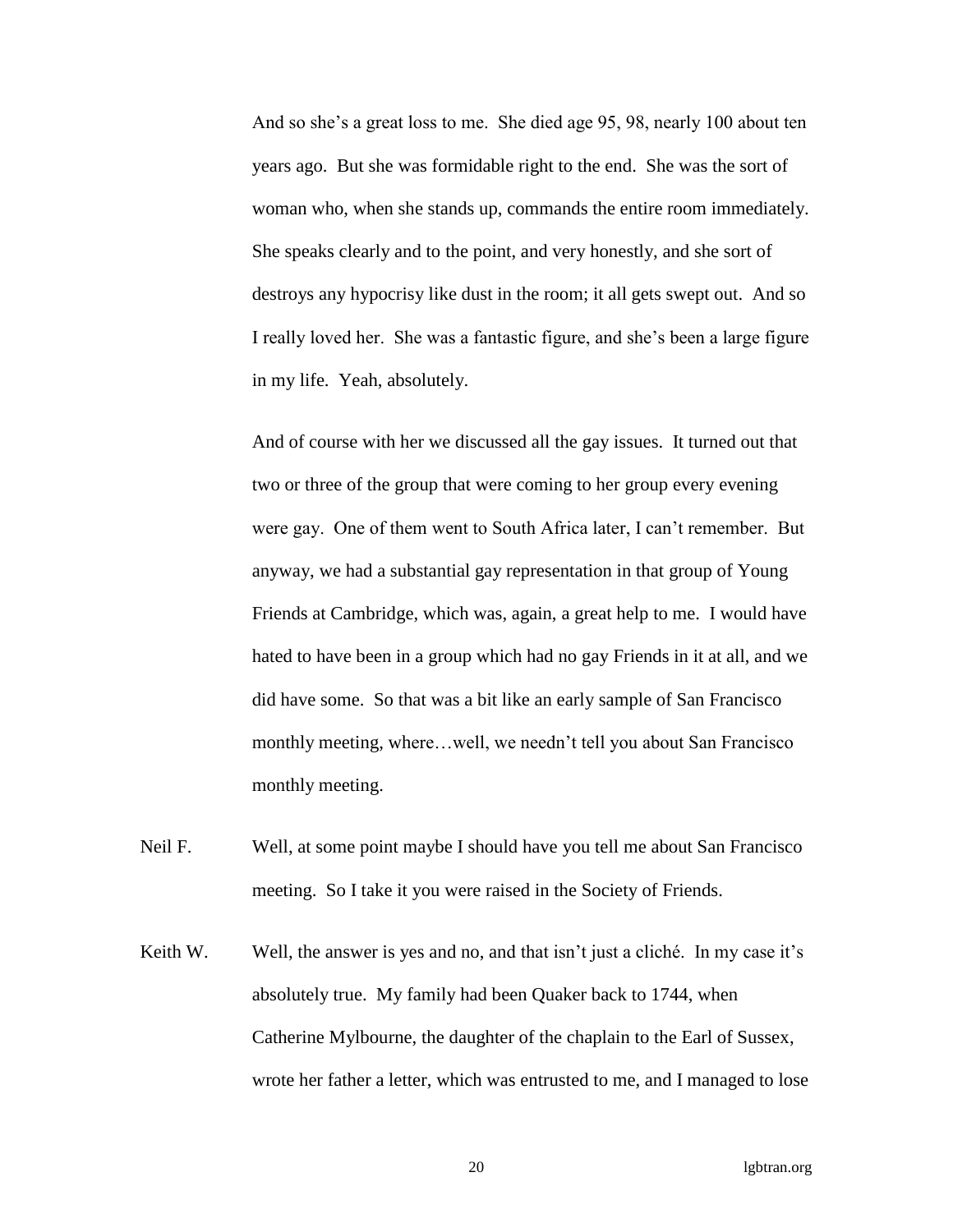it, can you imagine – but telling him why she was leaving the Church of England for the Society of Friends. And she laid out all the reasons, which are still very present with us. She didn't believe in this hokeypokey that there can be people between us and God, she didn't think that music was necessary, she didn't think that churches were necessary, she went through the whole thing. And it was really great stuff.

And so from then on there was this line of Quakers – I'm related remotely to Richard Nixon, for instance. I mean, all sorts of people got into the family tree after 1744. And so by the time we arrive with my parents, my mother, I think, had only joined Young Friends – London Young Friends, I suppose it must have been – because she was trying to chase guys, which seemed a quite good reason at the time to be in there.

And I think in fact Kenneth Barnes, who was on my committee, on *Towards a Quaker View of Sex*, I think that he and my mother had been lovers at some point. And that was a rather amusing thing for me to reflect upon. So anyway, she presumably dropped Kenneth, or Kenneth dropped her, and she went on to my father, who I think was, in his own view, at any rate, the highest class on the list, and they finished up marrying.

Now, why am I on to this? Oh, yes, Quakerism. So father had been, and was, a birthright Quaker. He was a member of Golders Green Meeting at this time, and when I was in my teens. He never went to Golders Green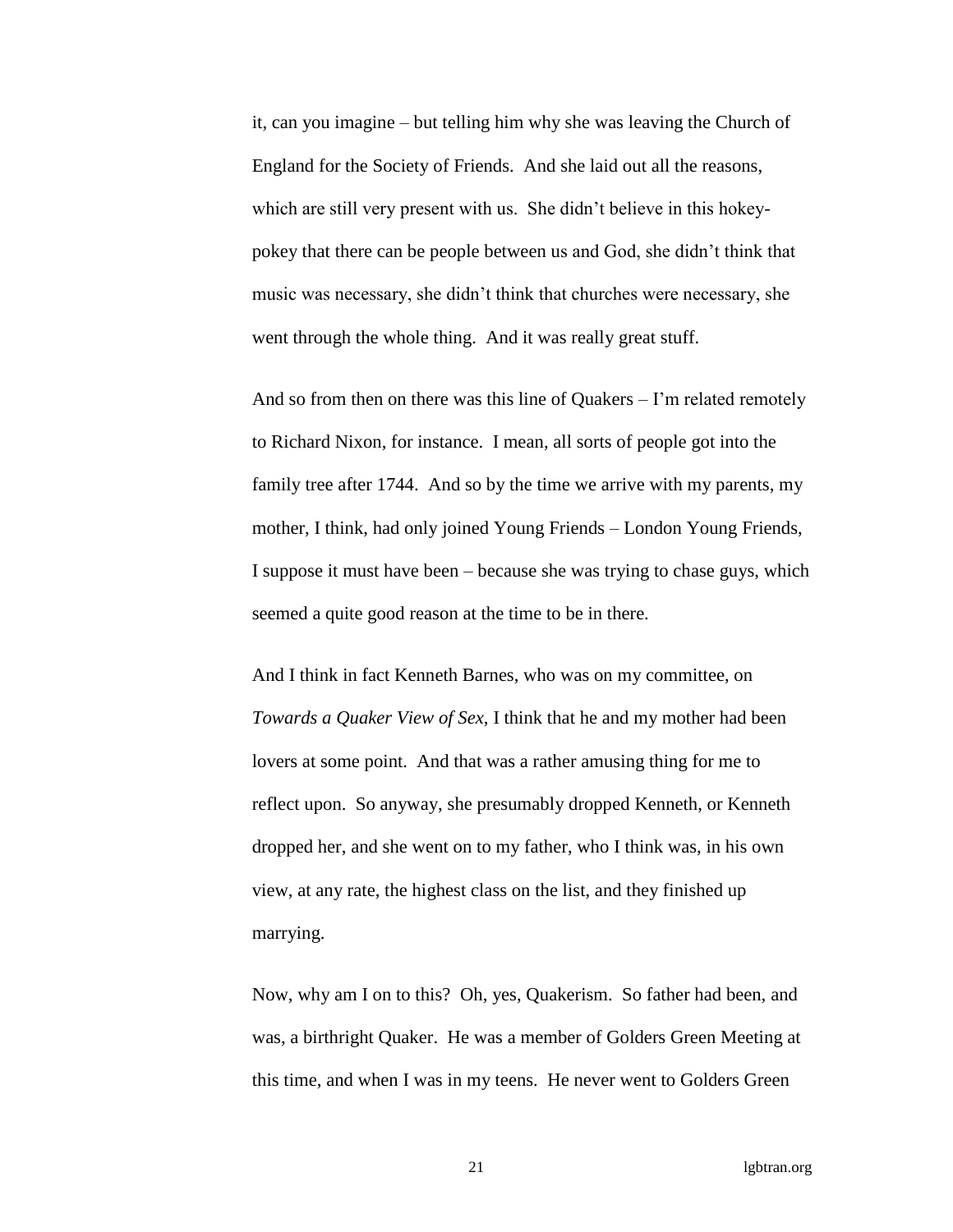Meeting, and in due course they started that series of letters, which go on for years, inquiring about his membership and what he felt was the future for him and so on. And he would always…my father was a great procrastinator, especially in emotional things. He would never make a decision if he could avoid it.

So finally a couple of Elders came from Golders Green Meeting, and they visited us in Orpington. I only have Father's account of this, of course. But they asked him what he thought about it. He made it clear he didn't want to resign, and they pointed out that his total unwillingness to come, was something of a barrier. I'm shortening, of course, what I'm sure was hours of conversation. And finally he said, being a mathematician, "How often do I have to come?" And they said—

Neil F. [*Laughs.*] Quantifying.

Keith W. Can you imagine? And they said twice a year. So the next thing that happened was that I, who had no actual experience of the Society of Friends whatever  $-1$ 'd never been registered as a Friend or anything like that when I was born – I found myself the enthusiastic one, going with two highly reluctant parents, my father going because he had to go or lose his membership. And I think he thought his Membership might get me a discount at some Quaker boarding school, you see? It's a pity he actually didn't pursue that line of thought, but anyway, he didn't.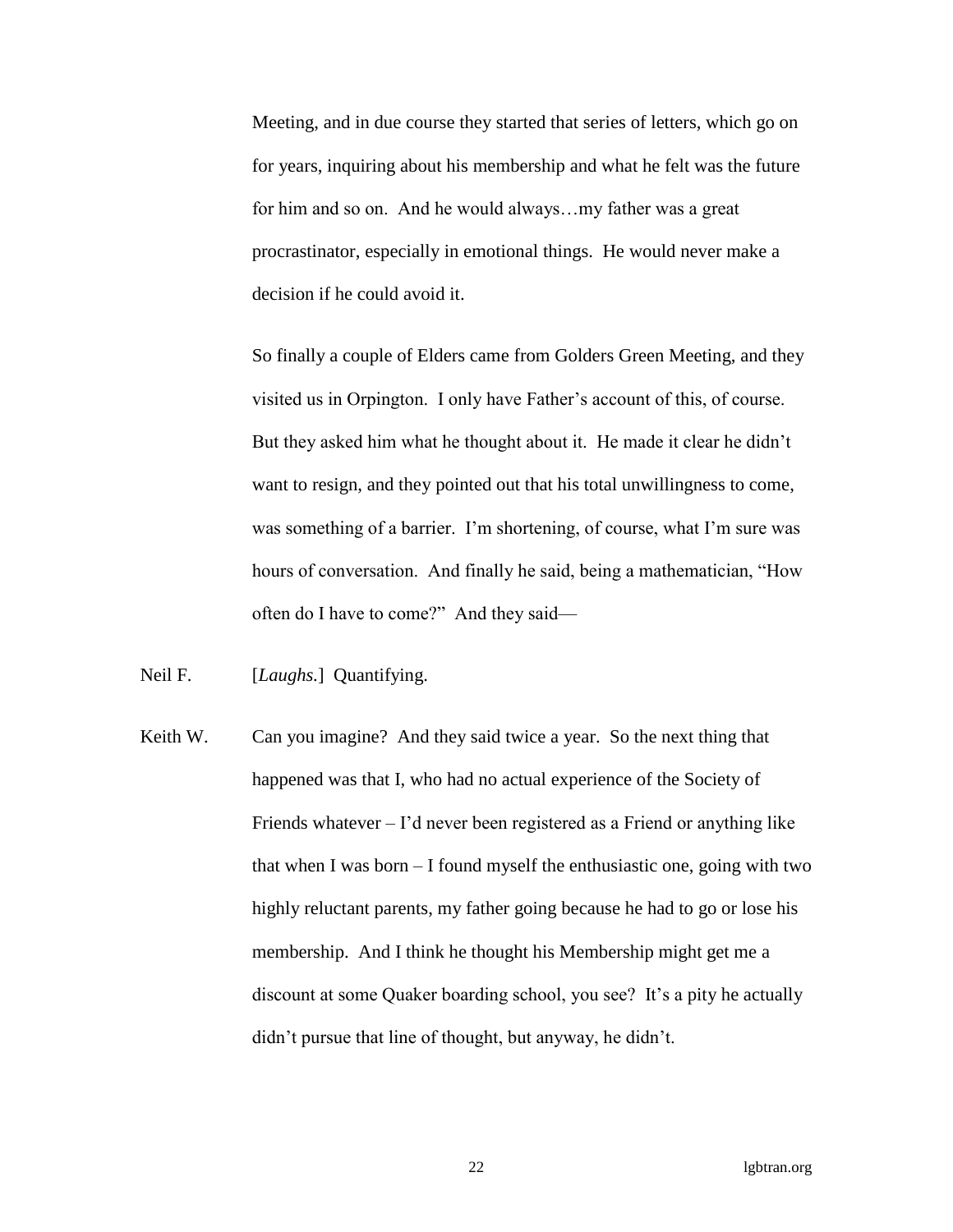So he would go and he would go the minimum times possible, and Mother would go because she felt she had to go if Father went. And I went because they suggested, in the first place, that I might like it. Well, of course this was a ridiculous thought, but in fact I did, I loved it. And I met the son of this director of the prison commission, who at that time was only about 15, and one or two others who went up to Cambridge.

We all [the young guys at this Meeting] went up to Cambridge, actually, from there. So I made some friends for life in this really, really pokey little Meeting [North Finchley], which was one of these kind of garden shed cum back of the shop type operations. It's a bit like Marin Meeting used to be when it started off in the Scout hut here in Blithdale, and it was truly depressing.

But the Meeting [North London at Finchley] was nice. Donald Thomas played the recorder very well. Jonathan Fairn became immensely impressive and became a solicitor, and he became chairman of some other Quaker school, I think Leighton Park. He became chairman of the board.

[*Section deleted to respect privacy per request of KW*.]

How are we doing?

Neil F. We're doing fine on time. Let's see. So you returned to England in '57, I believe you said.

Keith W. Yes.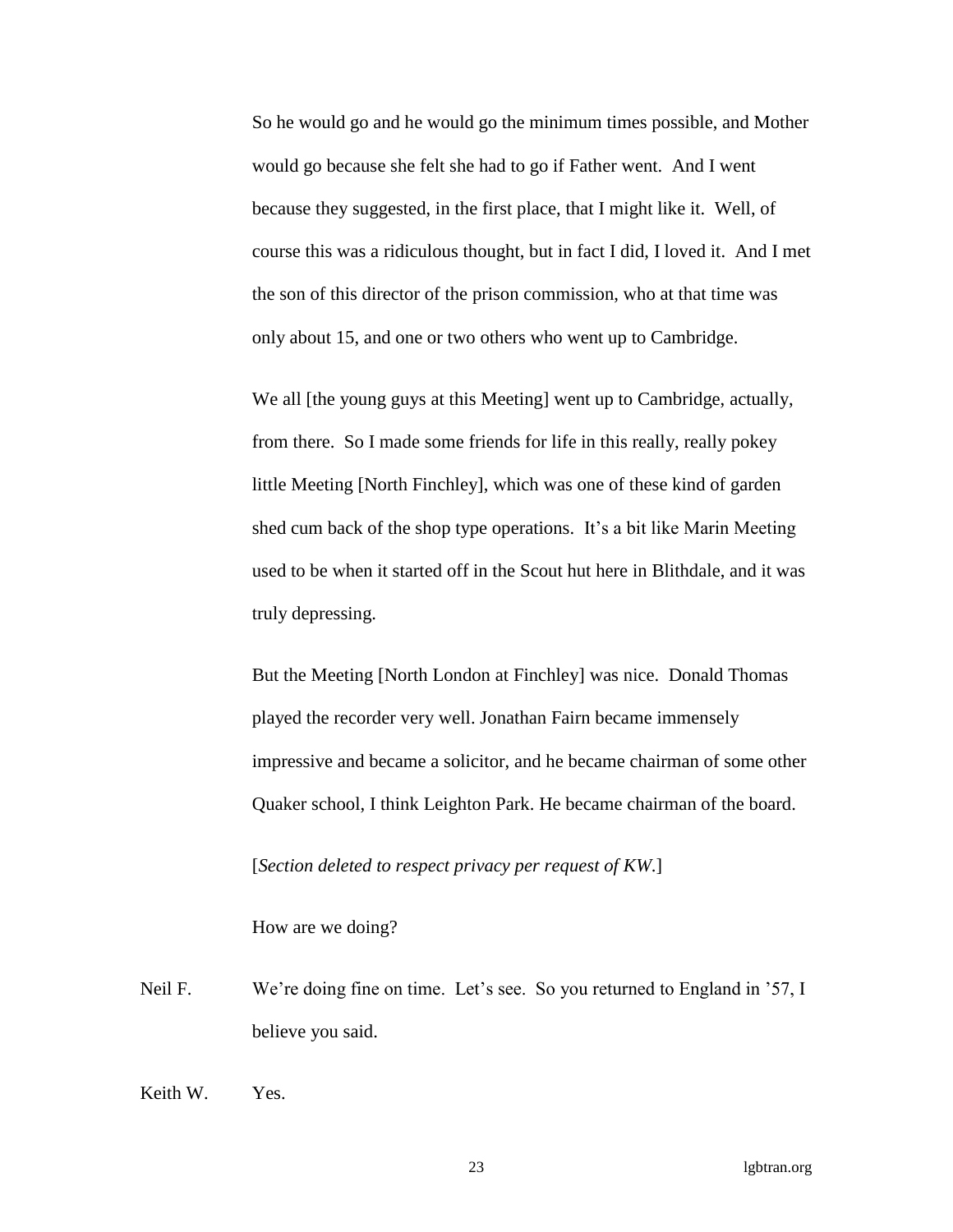Neil F. And then at what point did you relocate to America again?

Keith W. Oh. [*Dogs barking*.] Not until 1980. Walt Van Gelder, who I don't suppose you ever met, but he, in the summer of '53 or '52, went to a Quaker work camp in Maine, working on an Indian reservation, putting their house together and generally providing social support. But he was married to Betty Lou, and they lived originally in Berkeley. By the time I came to a holiday with my then wife in 1979 here, in Mill—no, to stay with them in Marin. We stayed with them for ten days. We stayed ten days in Philadelphia and ten days with the Van Gelders.

> And the Van Gelders showed me Mill Valley. The showed me the Fall Arts festival, which is just around the corner here, we're two minutes from it, which is why this house is here. And they showed me the Frank Lloyd Wright Center, they showed me the wine country, they showed me the trails. And I thought this is heaven, I would like to spend the rest of my life here. And I have, of course. I think it may be time to feed the dogs, as a matter of fact. I haven't already fed them. I think they think so, too. So if you will give me a moment.

Neil F. Certainly.

Keith W. And if you'd like more coffee or more anything, this is a good moment for you.

Neil F. Okay, I think I will pause this. [*Break*.]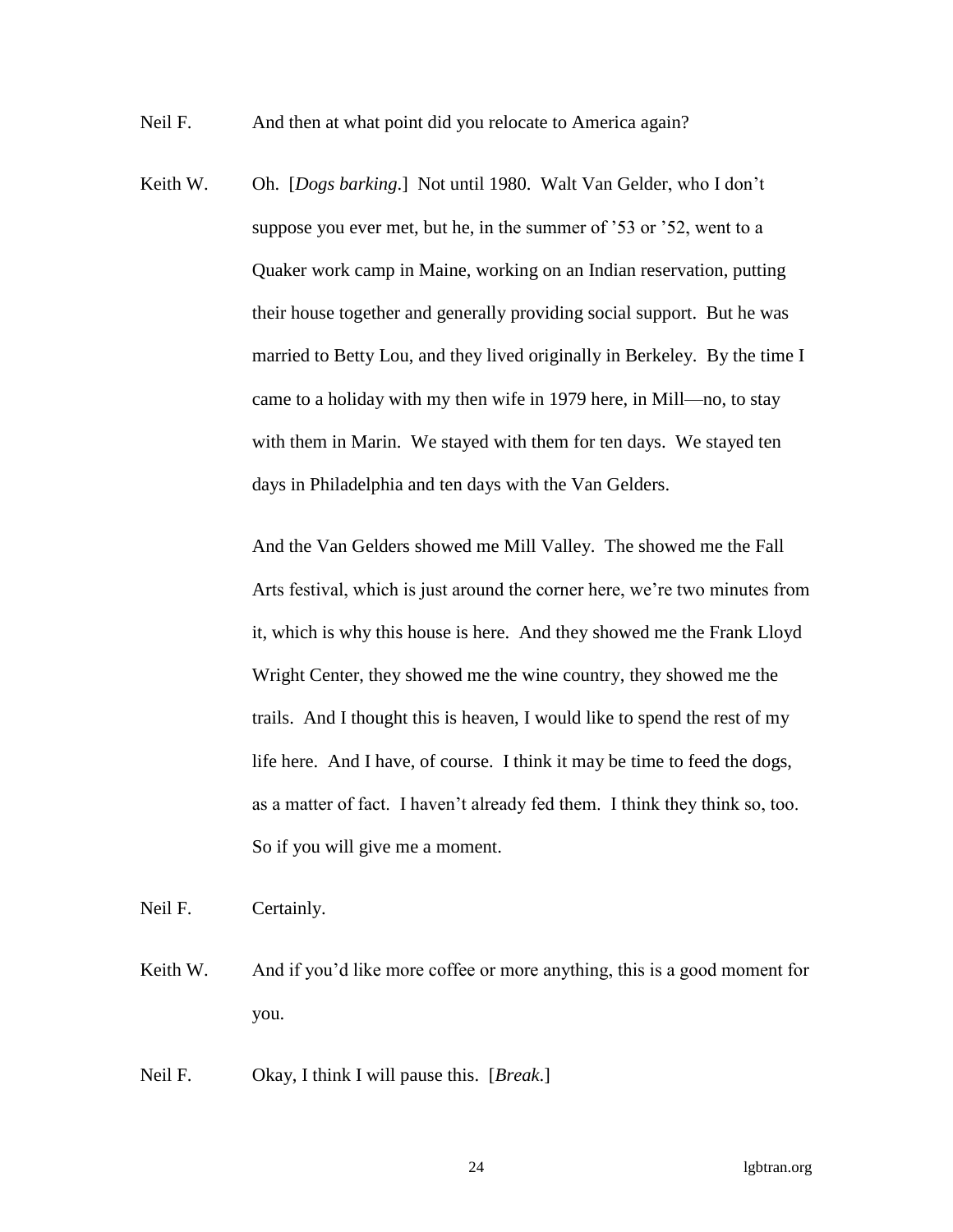Let me un-pause this so that it's running. And I think there are a few threads about you that I would like to pick up before we turn our focus more toward *Towards a Quaker View of Sex*. If I recall correctly, you were a member of San Francisco Meeting until some time within the last year or so.

- Keith W. Yeah. And what is it now? It's June, isn't it? I think I transferred sometime in the autumn.
- Neil F. I think that's about right. And so when you came permanently to America, you left being a Barrister behind. What has been your…?
- Keith W. Absolutely, yeah. I didn't want to do any more law. The law here is rather less impressive, or even less impressive, to my point of view, than the law in England. But in any event, I'd done anything that I could possibly do, which I actually wanted to do, and what lay ahead of me was to become a rather senior barrister, or perhaps to take silk, or possibly just to become a judge or something.
- Neil F. What is "to take silk?"
- Keith W. Take silk means you become a Queen's Counsel, you're appointed a Q.C. [you have "Q.C."] after your name, and that means that you appear in court in future with a junior barrister as well, and you get paid twice as much as you were paid before. If you become a Queen's Counsel before your practice quite justifies it, that will be sort of a starvation period.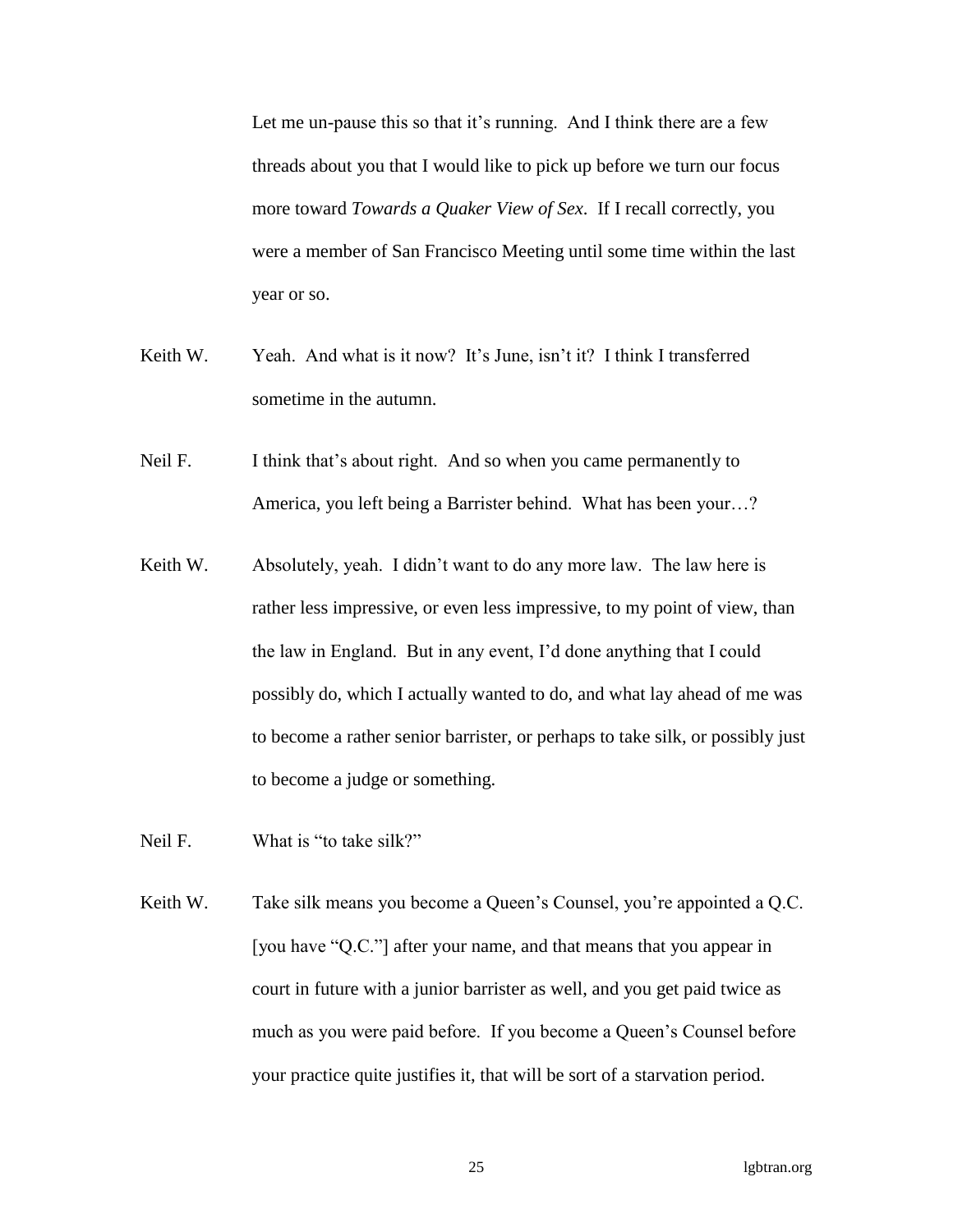But I don't think I really was about to take silk, but I think I would have...I was, in fact, starting to apply to become a judge, but I realized that my heart wasn't in it. I couldn't imagine anything worse. I mean, a judge has to behave, in England, rather more discreetly than judges do here, and that meant cutting out going to the movies and so on, because you meet real people and all that sort of thing. So you have to start being chauffeured everywhere. Anyway, so I didn't want that. And when I came to America and I realized I could start again, I thought I'll start again. Just drop the whole thing.

Neil F. So what has your professional life been in America?

- Keith W. Oh, in America?
- Neil F. Yes.
- Keith W. You mean what have I done for a living?
- Neil F. Yes.

Keith W. Okay. At Pendle Hill, I struggled to decide what I wanted to do, but I decided, with the help of other people who were working in the same problem for them, that I wanted to work with my hands for the rest of my life, not with my head in an office, but with my hands.

> And there were four choices. I had done some stone walling courses, and I could do masonry, I thought. I had quite some experience of ceramics as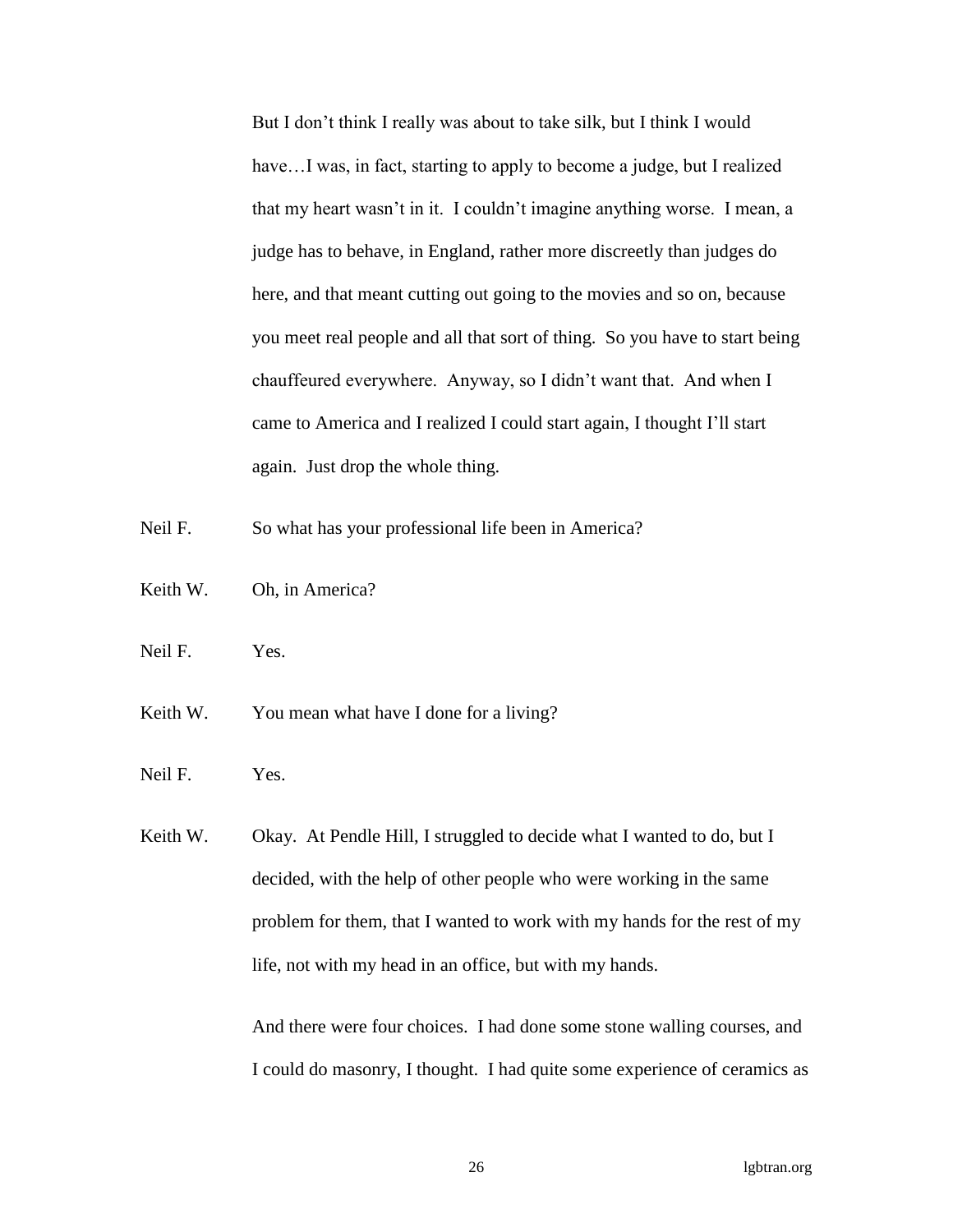a result of Pendle Hill, so that was pottery. I can't remember the third one. The fourth one was…oh, the third one was calligraphy, of course, because I had been interested in calligraphy and typography. I'm quite an expert. We have one or two more in Friends who are really...there's a gay guy at yearly meeting who knows more about typography than I ever shall. But anyway, I had done typography and calligraphy since I was 12.

And then that left beekeeping, which I didn't realize immediately, but I found out pretty soon, within a week, if you do that professionally, an American beekeeper has very little to do with the bees, they're not much interested in them. He's carrying huge quantities of bees around the country on giant trucks and taking them from crop to crop and so on. It would combine all the disadvantages of being a Bible salesman – never under the same roof two nights running – and a whole lot of other disadvantages that I could think of, so that ruled out massive beekeeping.

My beekeeping now is entirely another matter. I just have the ten hives, and that's all I'm going to have, and I'm loving it. But the thought of trying to find fifty, a hundred thousand a year off beekeeping – I mean, it could be done, but I didn't want to do it. The thought of building stone walls around here would be ridiculous. First of all, the people who do do it are already fairly well trained, more trained than I am, and secondly, there's almost no demand for stone walling. So that was a piece of pious hope that was ridiculous.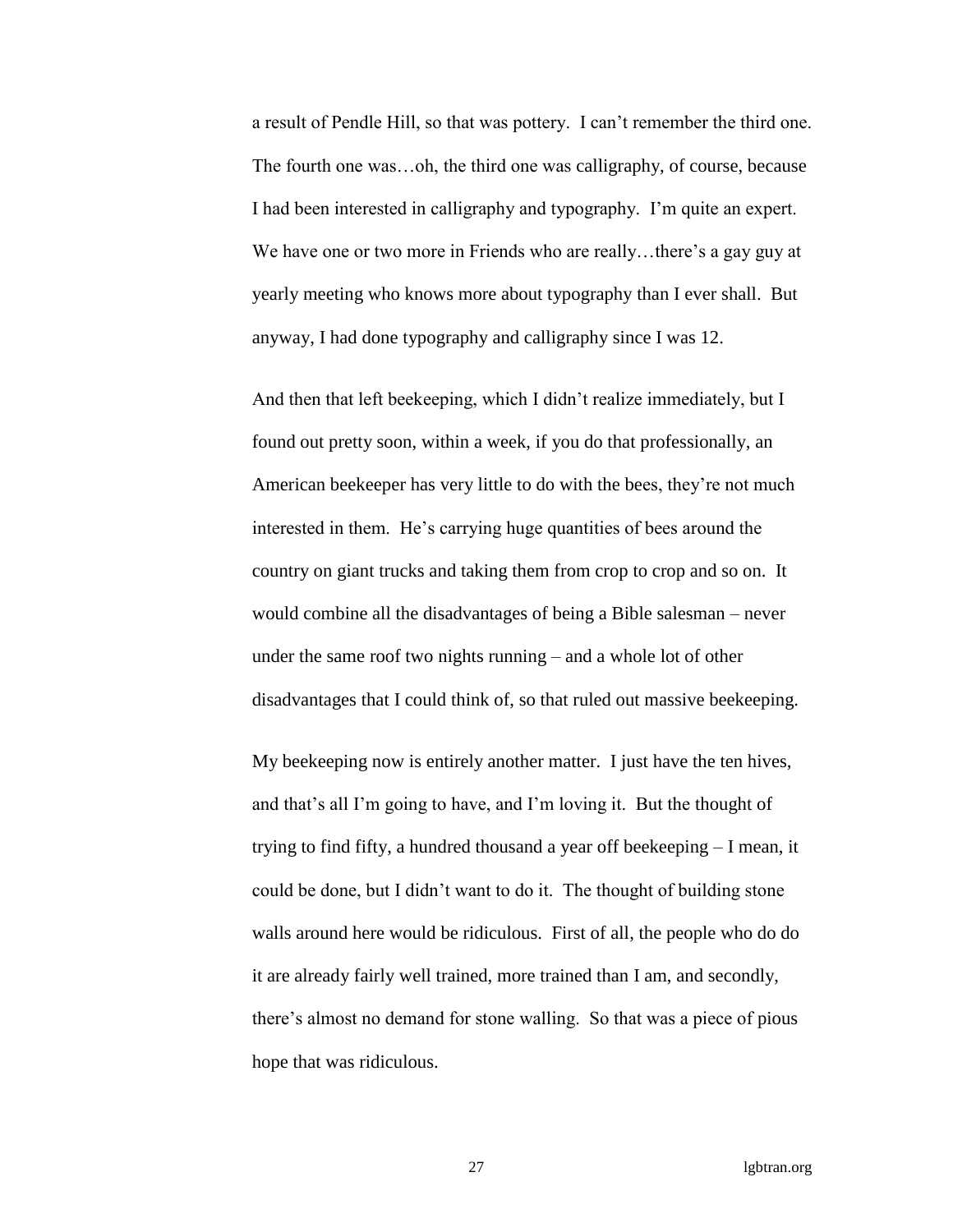Pottery, I did go into a bit. I was an apprentice for the Bolinas potter, the "Dogtown potter" for a time, and did quite a lot of pottery. But the standard around here is extremely high, and the price is much too low, because a whole lot of people are doing it – mainly women, but not all – whose income really isn't from the pottery, it's from their husband or their wife or whoever is making the money in the family, and so the pottery is an excuse to get into something very agreeable, but which is so well done that the average potter is charging half the realistic price around here. You can get very good pottery and all of it by half price before we begin. So I thought this is no way to get into an already over congested business in which I would take five years to become really good, by which time I might hope to make about half the income required to live in Mill Valley.

So that turned that out, so what did I do? So I went into calligraphy, and I had a lot of luck, actually, some huge fortunes and some huge misfortunes. One of my huge fortunes was the calligraphy because I specialized – I was very good at it, so I took years taking classes, and I charged more and more and had fewer and fewer clients. I decided that that reduced the thing to a reasonable proportion fairly early on. So, for instance, when people would call me up and ask if I would do – I think it was usually wedding envelopes or something like that – I'd say, "Well, look, yes, of course I will do wedding envelopes, but I do them to the same standard that I do anything else, and before we go on, I think you're asking for a quote." "Oh, yes, yes," they will say eagerly, delighted at my intuition. I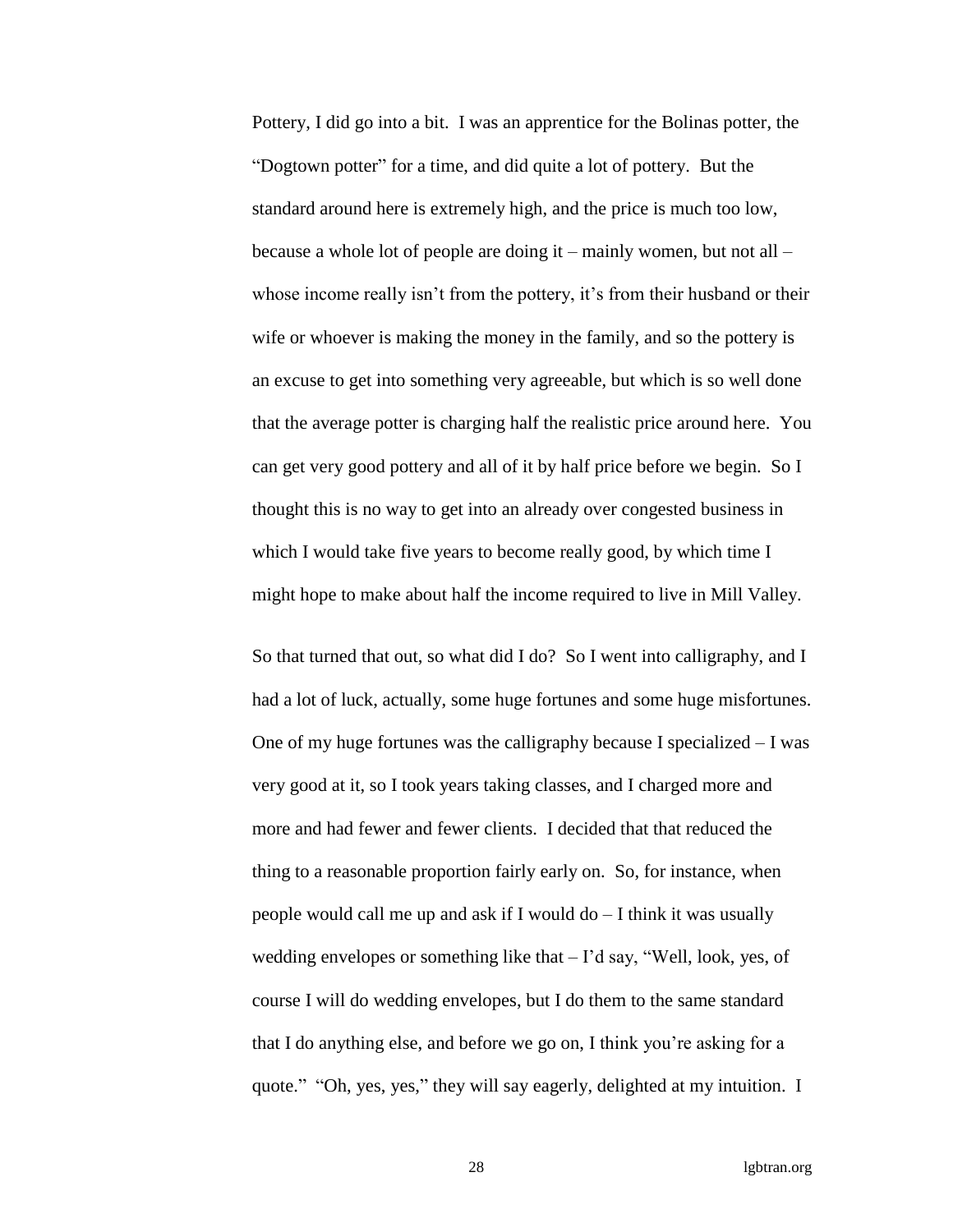said, "I have to tell you now that I am the most expensive calligrapher in Marin. You will not get a higher quote than I am about to give you."

At that point, surprisingly, they lost interest, and I finished up with just two or three or four or five people who would pay what I was asking. And one person in particular, who was introduced to me – I can't remember quite how I came across her – but something to do with a wedding. [*sentences deleted to respect confidentiality*.] But anyway, this is one of the occasions she was getting married, and there was a question of how to set up her wedding reception.

And by accident, her chief assistant got to know me  $-1$ 'm just trying to remember how. Oh, something I'd done in Mill Valley that I didn't like or he didn't like what I did for him, and so I did it again, and he was very happy. And oddly enough, he introduced me to this woman, who was the ADC to this heiress, and so I was suddenly working for a billionaire. And the short point is that I did anything she asked, and she had a very wide range of interests, and she paid anything I charged her, so that was it. I mean, that was a good career.

She left, fortunately or unfortunately, in 1994. She moved to Los Angeles. And I thought billionairesses of this kind – I mean, she was…any show she put on was lavish. I mean, it was like in the movies. And really lavish. But anyway, so when she moved to Los Angeles, I thought I'm going to give this up, I'm going to retire.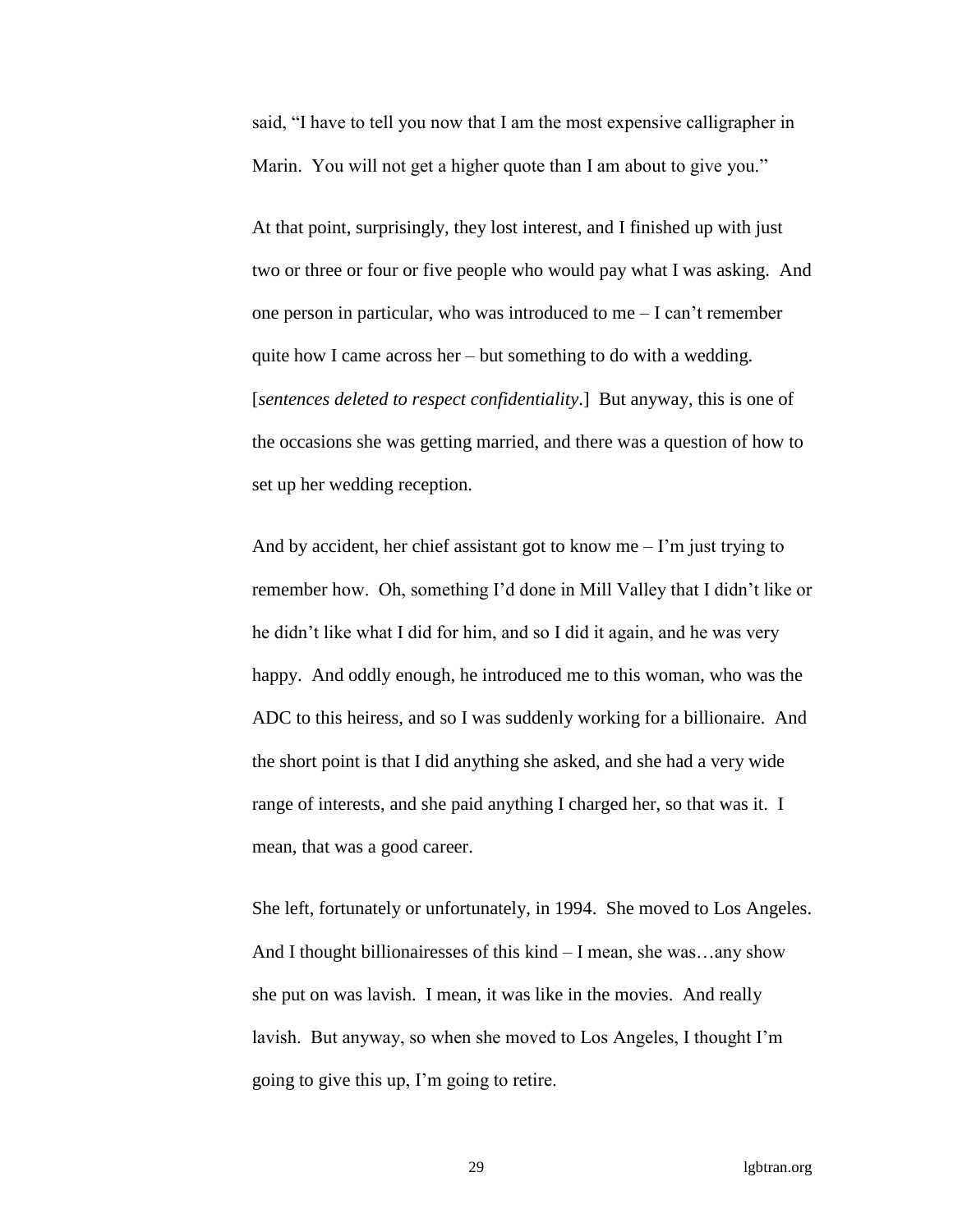I spent a year trying to write a book on Rupert Murdoch, and I didn't succeed because I had nothing to say, and most of the stuff said against him is simply untrue. He's not a bad guy. He's not a one man conspirator. I now know a lot about Rupert Murdoch, and indeed, Australia, as a result of that experience. But I laid it down after a year because I really didn't have any realistic thought of publishing something which said anything new, or which really revealed anything.

And so that took me on to what? What did I do after that? I'm not sure I did anything. I mean, I joined the Rotary Club, and of course I kept up with Friends, but I think I regarded myself as through, so to speak, until I thought of beekeeping, when I gave up Rotary four years ago.

And so it's an enchanting thing. I have this half acre of magical farmland in the middle of a three and a half acre, very funky farm down Highway 1. I have total privacy. I have total command of my view, so to speak, and my plants and my bees. It's very good. And I'm doing a large experiment in what bees die of. My theory, and it's not unique to me, is they're dying of stress, in the end – mismanagement and stress. And if you don't stress the bees, they will survive.

And we keep, therefore, only survivor bees. If bees can't take the diseases and the stresses and so on that they have to endure around here, they will be allowed to die, and we will only breed from hives that can do without any chemical treatment of any kind, or need any management, any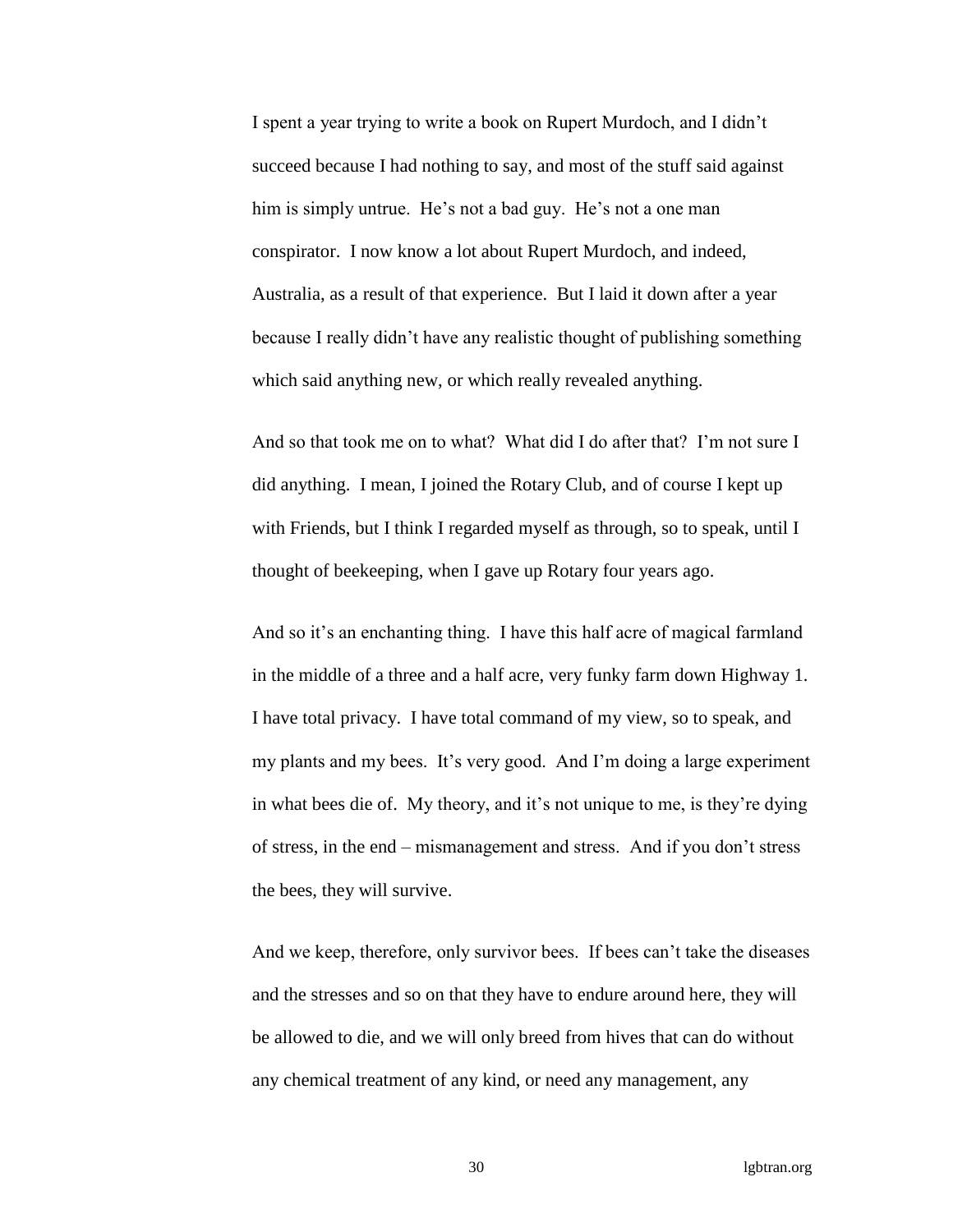interference in their affairs, really. And they're happy bees. Well, if this comes off, it'll be well worth the experiment, because it shouldn't take me more than five years to establish my ground, in which case we shall have done something for the whole of the beekeeping community. My grandfather wrote The Manual of Beekeeping. He wrote "the book."

- Neil F. Really?
- Keith W. Yeah. And it's still around. So let's go back to something which interests you.
- Neil F. Earlier, I think before the recording started, you mentioned that people…you referred to what people ask if they know you're bisexual.
- Keith W. Oh, yeah. If they dare. I mean, actually, normally, they have the good sense to keep off it. It's like…do you remember, somebody asked the cousin of a recent vice president, a well known gay author who, I think, ran for governor of California once. Oh, boy. Bananas, or something. Mention a few massive... Doyle? No. Who does bananas?
- Female: Dole.
- Keith W. Dole. Gore Vidal, I've got it now. And his cousin became vice president. And Gore Vidal was asked by some journalist, when he was very much in public life in California, what sex his first sexual partner had been, and he said, "I was too polite to ask."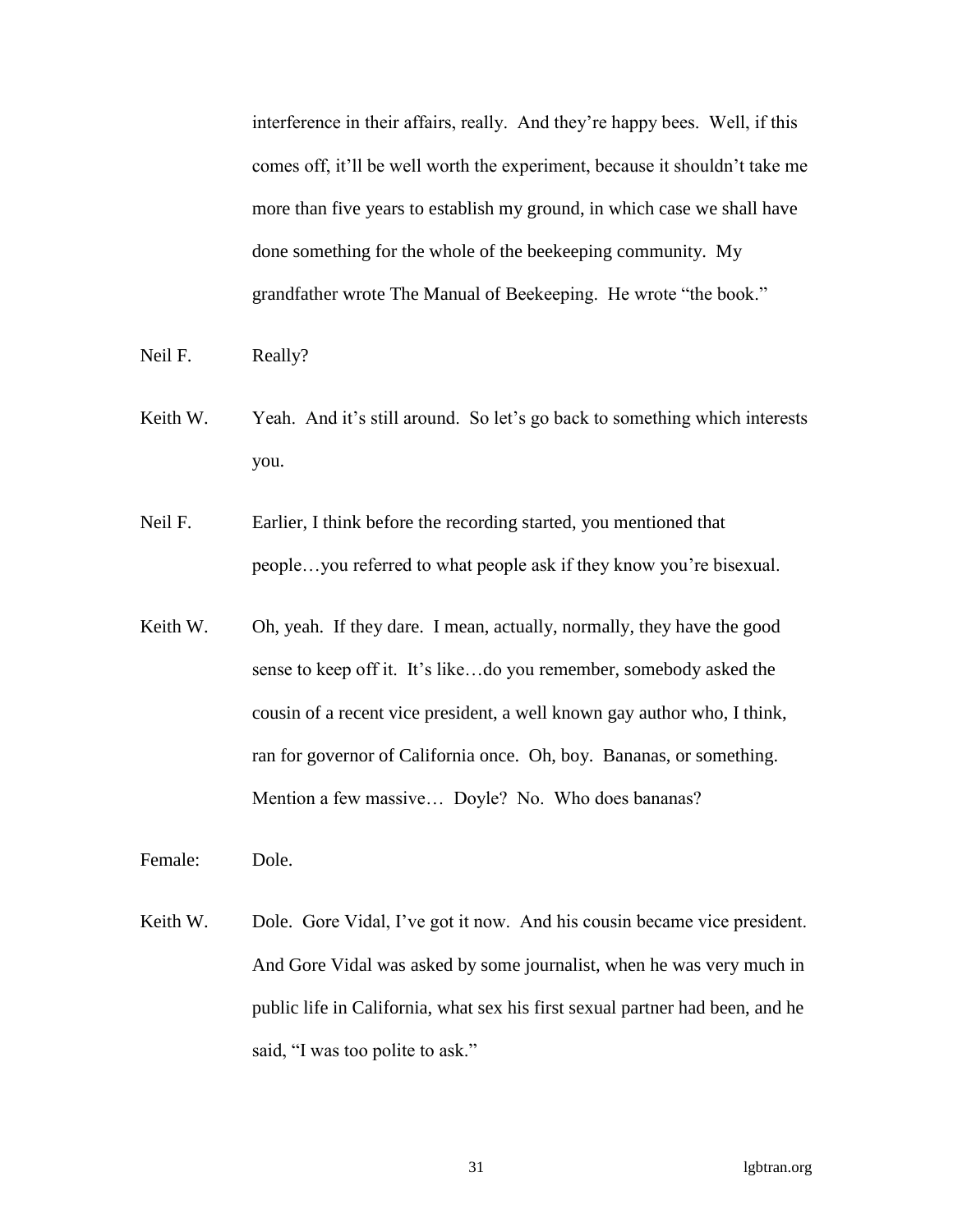- Neil F. [*Laughs.*] Yes. Well, I shan't ask you that question, but since you've mentioned the word bisexual and you've mentioned the word gay, I will ask – and as with anything else, of course, you can deflect the question if you choose, but I'll ask – so how do you identify yourself, if you do, and has that changed over time?
- Keith W. Okay. I would say that I'm sort of 90% gay and 10% hetero. [*Sentences deleted at request of KW.*] I've never been to bed with a woman who wasn't my wife, actually, come to think of it. It's an interesting thought.

Anyway, so that's how I identify. And I think it's a bit of a predicament. Had I been what I am now when I was 15, and had the world been what I had hoped to make it, frankly, when I was 15, then I would more likely have settled down with a guy in the first place, I think. But a friend of mine who married a gay friend of mine, who came over from Canada to England – well, we won't get into all of that – but she commented about Gordon and myself that we were heterosexual when we were single and gay when we were married. There was something in that. I think that's a brilliant remark.

But anyway, so has it changed? No, I think that my ratio of interest is very much what it was when I was 12 or 16, that on rare occasions – these do occur – but I meet somebody who I think is impossibly attractive and who's also female, and usually nothing happens about that. Although I notice, incidentally, before I leave this subject, that I am far more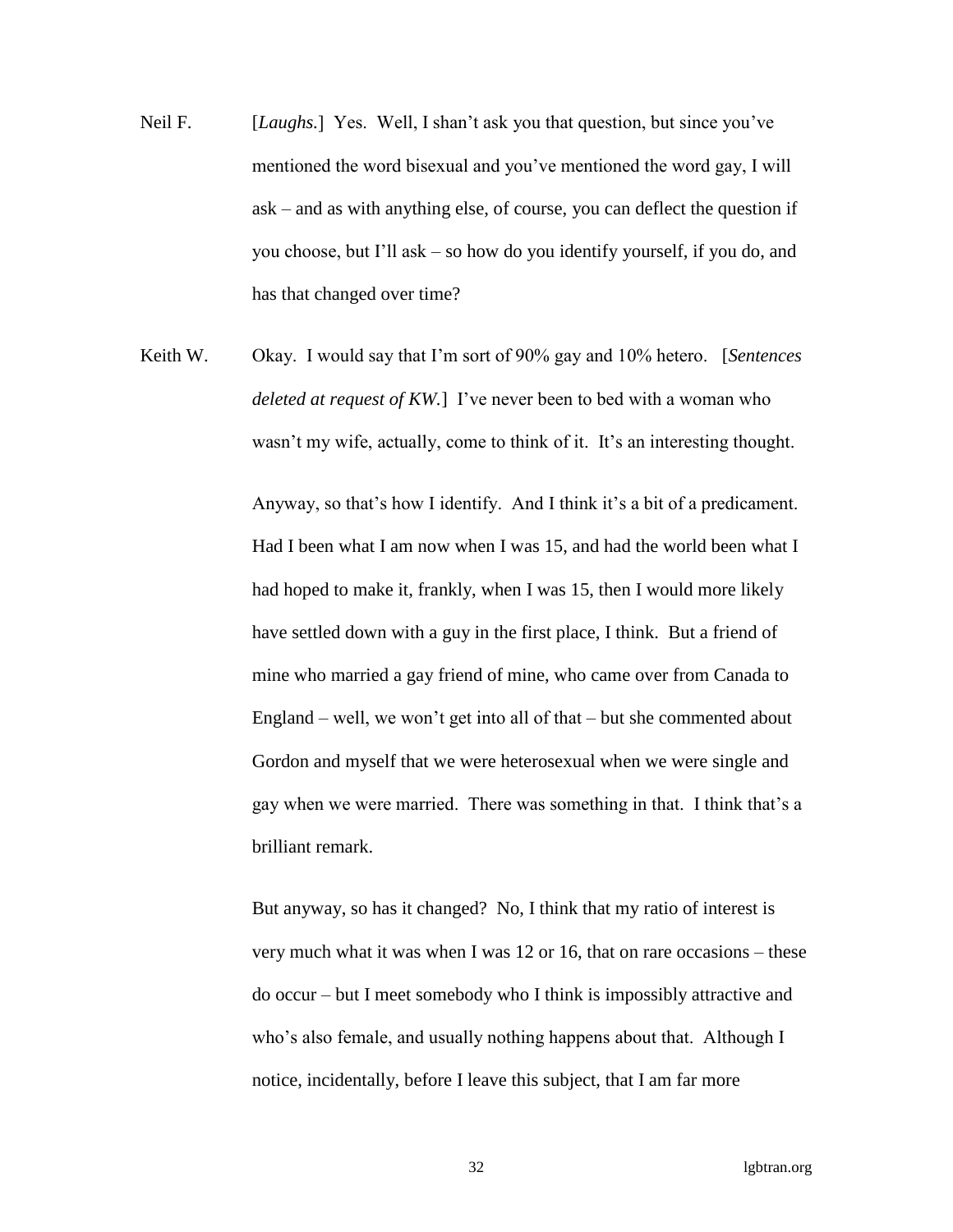attractive to women than to men. I mean, I don't get propositioned by men anything like as much as I do by women, and that's led me into all sorts of disasters, especially where I didn't feel able, in the old days, to explain the position that I was gay.

So this caused a whole number of heartbreaks and problems which I regret. But there was a time when you really couldn't own up to this kind of stuff. That's again why I got into *Towards a Quaker View of Sex.* There's one woman that followed me to Canada from England, and, oh boy, she was very hard to get rid of. She was a perfectly nice person, I'm sure, but I couldn't have any feeling for her, just couldn't. So there we are. So that's how I see it. I see this as very unbalanced – not in the critical sense, but the momentum is really one way, it's to guys.

- Neil F. I know that your son called a little while ago to wish you a happy Father's Day. How many children do you have?
- Keith W. I have four. They were born between December of '58 and December '62. There was a month or so in which I had four children who were under four, I remember.

Neil F. Oh, my.

# *[Section portraying family members deleted at request of KW.]*

Neil F. I'd like to focus a bit on *Towards a Quaker View of Sex*. And some of the things I've made notes about you've already touched upon. I wondered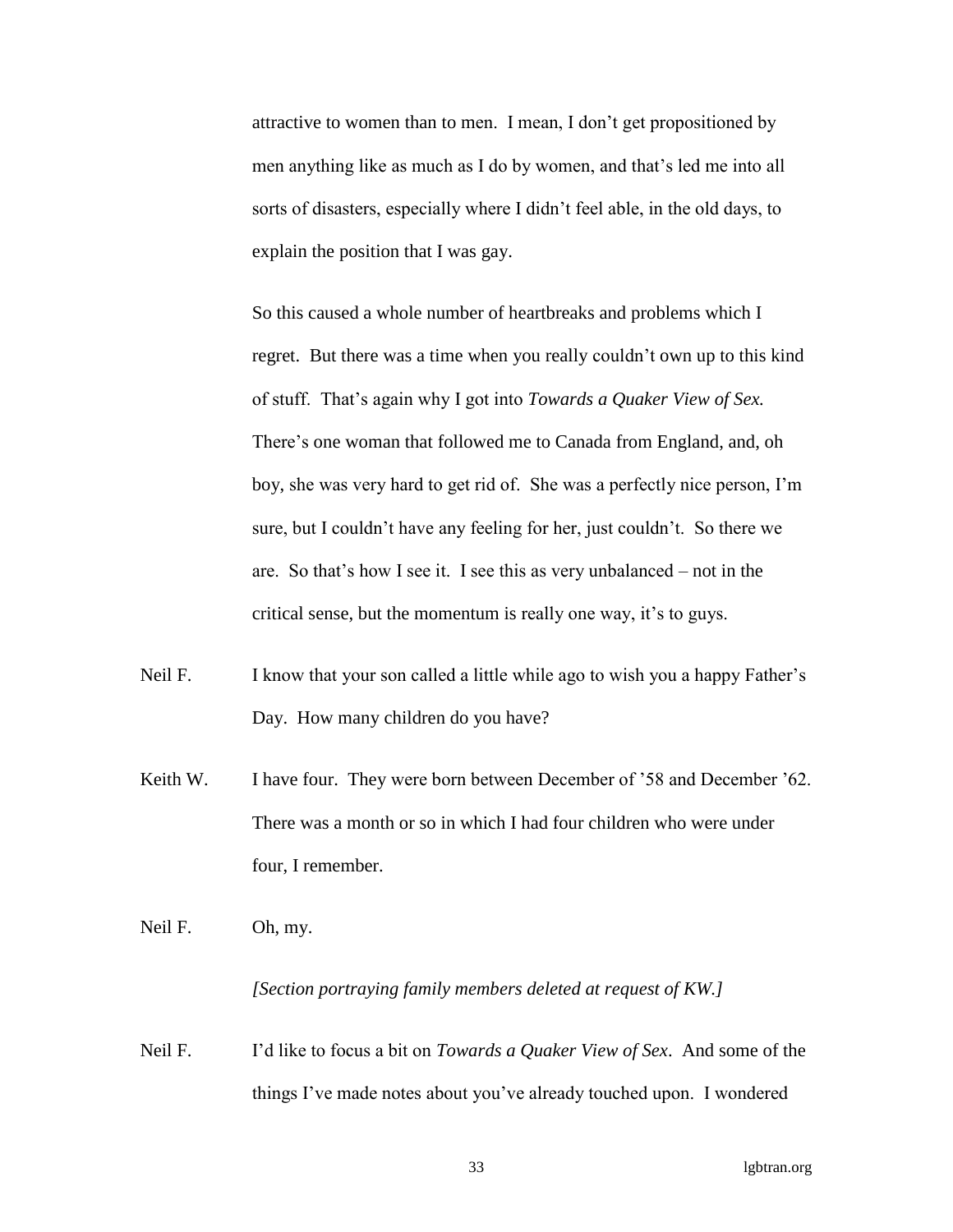how it came about and how you got involved, and also what the process was like, and the reactions you encountered to the publication. And I think you've touched on all of those. So I guess the principal questions I have at this point have to do with the revised edition, which followed quite shortly on the original publication, and on why it went out of print.

Keith W. Yeah. The second edition was occasioned by the fact that – here, perhaps, we became slightly political. I think particularly adultery was an issue that people kept on raising. We were taking the general view that serial relationships are okay. In fact, I still think they are. But we were regarded as being rather over permissive about adultery, and we couldn't quite resolve that. We didn't feel we had total clarity.

> Because, for instance, one of the problems about adultery is that it's normally secret. It's not a question, is it, of your saying to your wife, as you come home from the office one day, "I think I'll spend my future evenings, to some extent, with Sheila. Do you mind? I'll be home weekends and Thursday nights for golf." That's not what happens, is it? What happens is that Sheila exists and exists for a long time. So there's an element of betrayal, which is very un-Quakerly, in a lot of adultery.

### *[Anecdote deleted at request of KW.]*

So we were confronted by a genuine concern which we couldn't quite resolve. So I think we conceded some ground and we said, well, there are occasions when it's perfectly okay and occasions when it's not, and then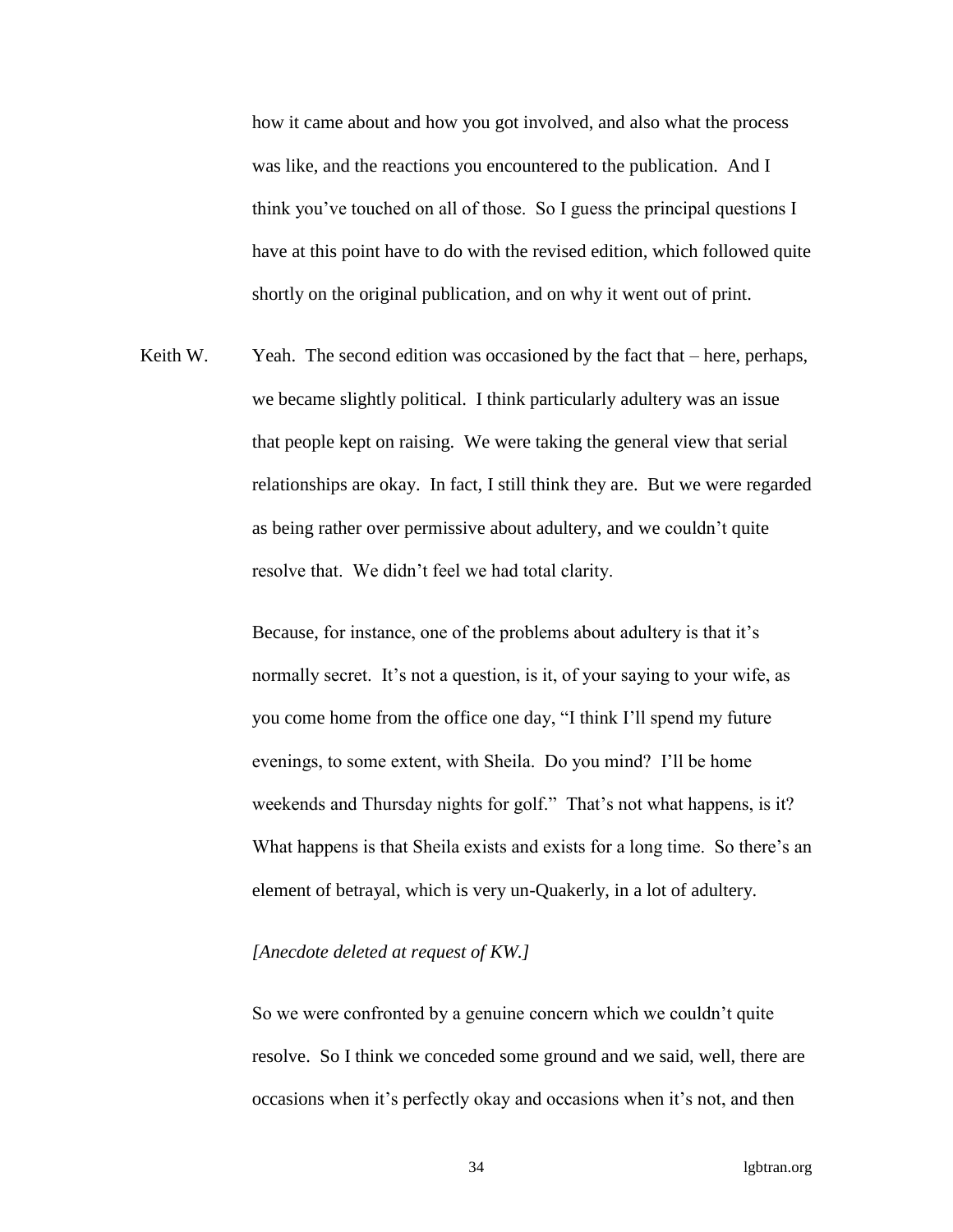we may have spelled out a bit, in the second edition, where we thought it was okay and where we thought it wasn't.

And no doubt we clung to the point that it depended on a certain amount of understanding. I mean, you can make any marriage you like. Some marriages take in all sorts of possibilities, as we all know, and the difficulty arises, simply, that in many marriages, one partner or the other is deceived as to what's going on. So that put us into a different moral ground.

So I think we went into that a bit in the second edition and said yes, we've been a bit, perhaps, too simple in our presentation of the problem here. So that produced the second edition, or the two editions. So 500,000 copies in the year it came out [actually 500,000 was the total sales]. It was the only year that Friends House in London, the Friends bookstore, has ever made a profit – 500,000. As you and I know, it came over to the States as well.

Now, what happened, I now realize, to get a third printing  $-I$  wasn't aware of it deeply at the time, because for one thing, I wasn't necessarily handling it. I mean, I was one of, say, six or five or seven or eight survivors. But anyway, it came to be reprinted in the United States. And I'm not sure that when it was first reprinted there was anything to complain about. It was simply reprinted, and they reprinted the second edition.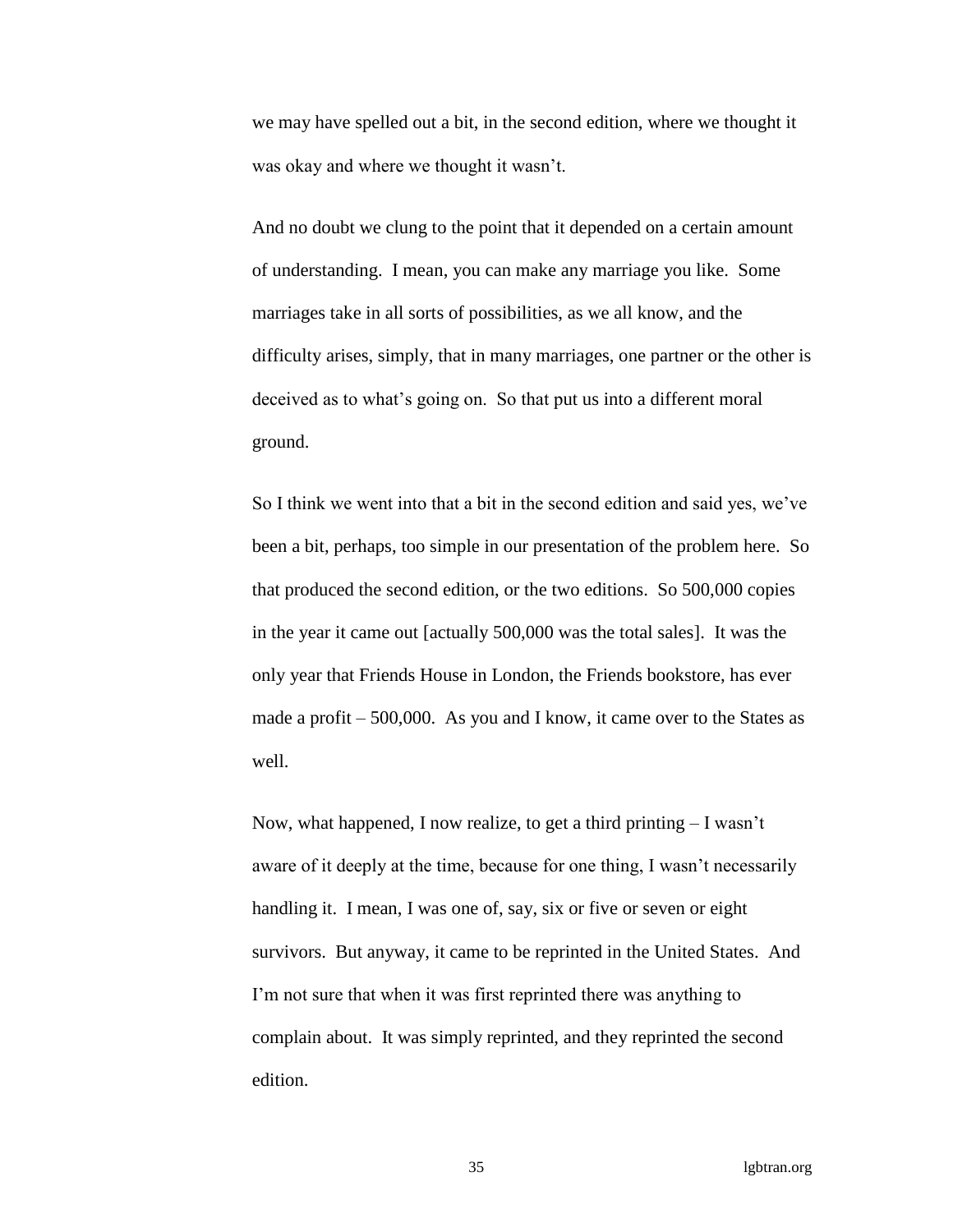And then I discovered one day – I don't always reread my own books, if you know what I mean. But I discovered one day, looking through the last copy I had obtained of *Towards a Quaker View of Sex* – I like to keep a few on hand. I don't ever want to have none at all to look at. And I discovered that there was pasted in, toward the end, on a blank space just about large enough for the purpose, what appeared to be either a repudiation by the  $-$  it was an anonymous text, this  $-$  it was either, or apparently either a repudiation by the authors of their own essay – it had little phrases like "much more is now known about sexual offenses," or "much more is known about sexual activities of children," or "much more was known"

And that was written by people who knew much less than we did, and were in effect trying to say that hold it, hold it, you should sort of speak to your priest or your whatever. I think they were of high and conservative Friends who got involved in this. And without my knowing it, and I assume without anybody else – in fact I know – without anybody else on *Towards a Quaker View of Sex* knowing, this thing was pasted in in the latest printing. And I found it out quite by accident. I mean, it had probably been in – this had been going on, probably, for five, ten or 20 years.

And then I happened to find it, and was amazed, and I thought these people, I mean, their point of view is not something I would want to ridicule, but they must write their own book. They mustn't paste into the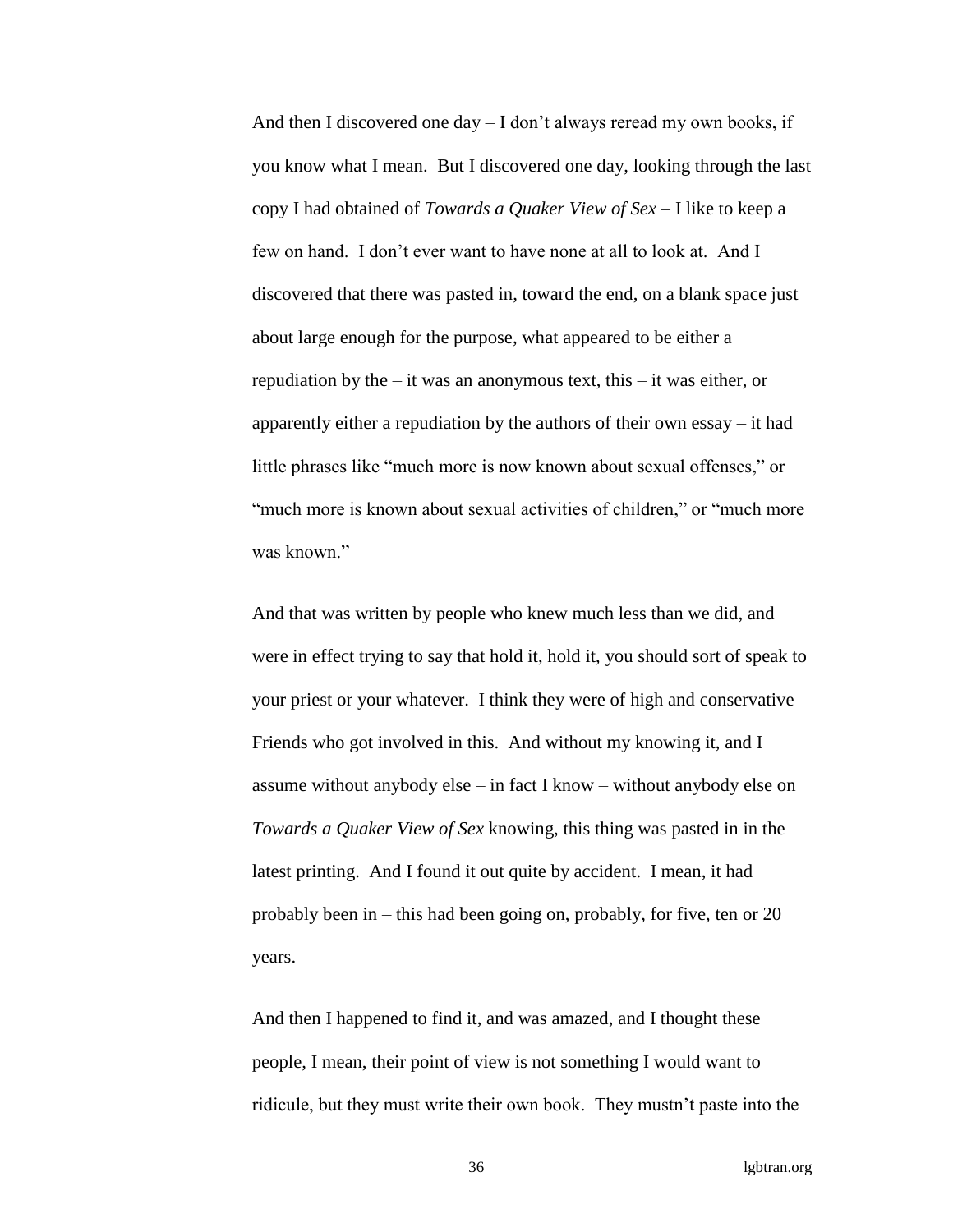Bible the little bit that Jesus should have said, and it should be put into the Bible so that he can be allowed to say it.

### [*passage deleted at the request of KW.]*

But anyway, so I discovered this. And then I wrote to Friends in Cherry Street, I think, in Philadelphia, who had most of the copies, and I said how did this come about? And they referred me back to England, to a Friends bookstore. And they said, "Oh yes, that was one of the conditions of reprinting." And I quite nicely, "Well, why didn't you ask me or ask us?" But no, this time it was me. And they said, "Oh, well, you know, you had this anonymity. We didn't know who anybody was." And I said, "Would you turn to Page 5?"

Neil F. [*Laughs.*]

Keith W. "You will find my name and my qualifications set out." "Oh," they said. And I said, "I'm not having this. You're not to do this." And so they burnt [destroyed] all the remaining copies. It doesn't prevent any reader from getting it, because you can bid on it. You can go to Amazon or whatever the phrase is. But you can get it at a reasonable price. There are lots of copies available, so I have no conscience from that point of view.

> But I think I did the right thing in principle. It is an astounding piece of impertinence to take somebody else's book and then write something for which you would never have got publicity, and for which you had no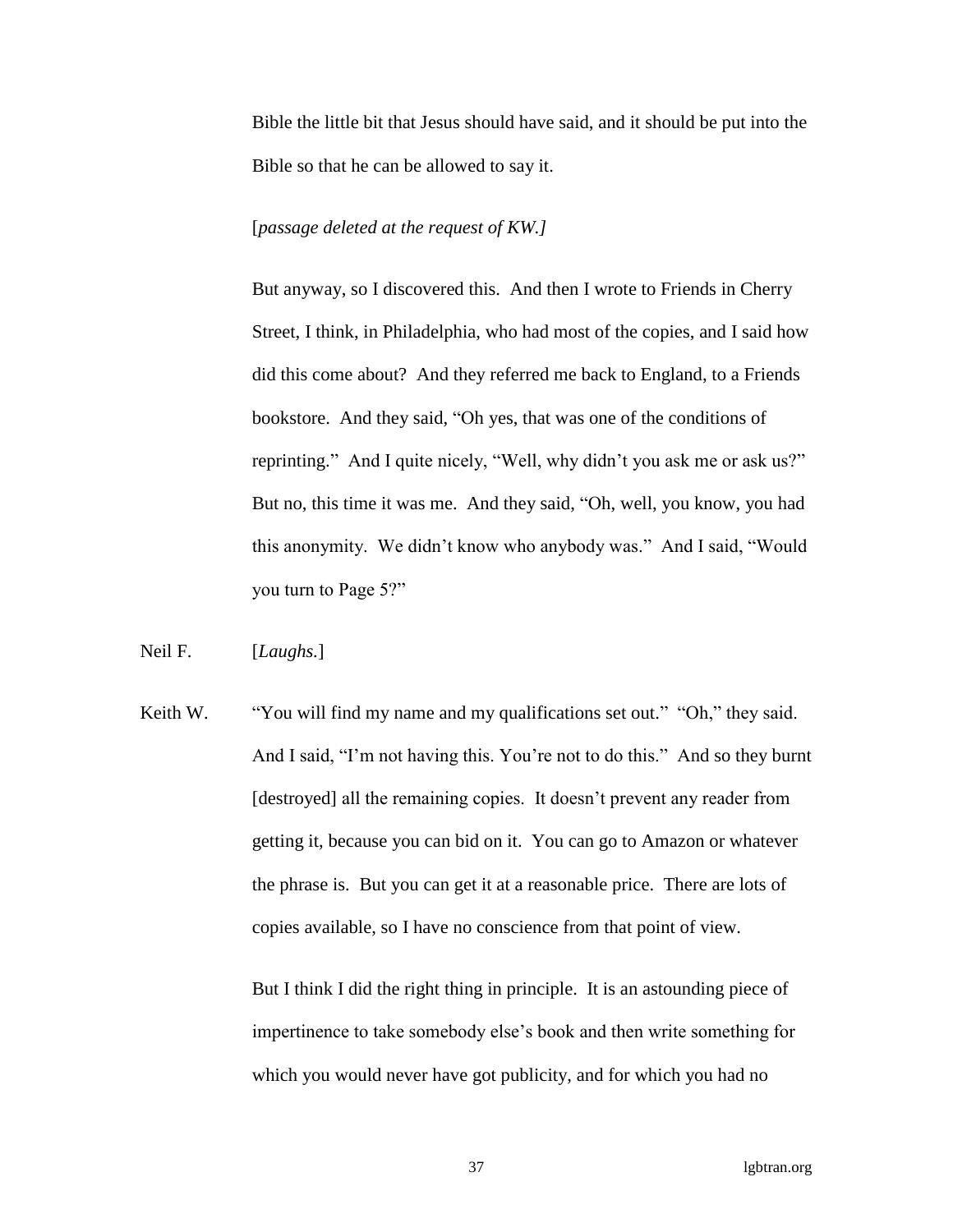qualifications, and you're just prepared to say that, you know, St. Paul got this bit wrong, and this is what he intended to say, paste, paste, paste. So that's how it went out of print.

Neil F. Wow.

Female: And is that little bit in this copy, or is this an older?

- Keith W. I don't have a copy of the pasted in bit. I might buy one sometime for my own amusement. It wouldn't be difficult. Anything which was produced or sold recently will have the paste-in. But I don't seem to have a copy of that in the house.
- Neil F. Well, that's very interesting. Personally, I would like to see the book in print again.
- Keith W. Well, you see, how can it be done? We can take out the paste-in, of course. But you must remember that it's now a historical document. Many of the aims of it have been achieved among the people with whom it could have been achieved. I mean, there are some people who seem to be invincibly ignorant, and they assume that anything which the Catholic Church believed in 900 A.D. is it. And indeed, there are such things as Catholics, although not many of them, I think, would subscribe entirely to the thought that we were all villains.

But see, how would you do it? You'd have to have a group which was somehow appointed by somebody. You'd have to have them considering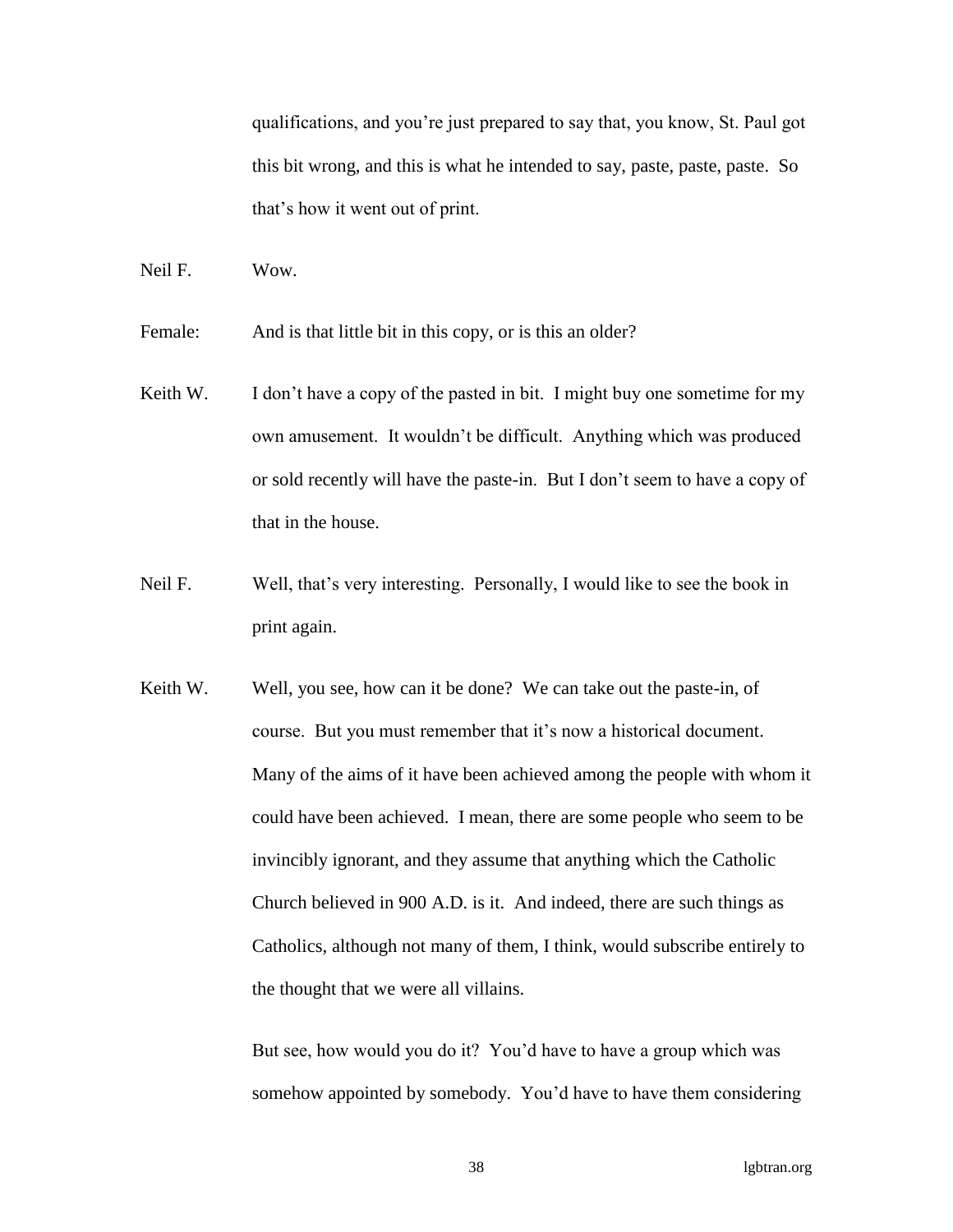the whole thing again in the light of the present problems, not the past problems. I mean, at the time that book was written, any homosexuality in England was illegal – any expressed physical expression, I'm sorry. There was no consensual sex among gays that wasn't illegal, of any kind.

And it took years – oh, this was another of my activities. I became, what was it, secretary? No, assistant treasurer of the Homosexual Law Reform Society in 1958 or 1959. And I did that for six months, actually, as a whole time job, but then rather longer than that just as a volunteer. But that was laboring with the law, and it was lucky enough to tap onto one or two people who were in a high position, like my friend Lord Beaumont, to get some backing from unexpected places. In fact, one of the pleasures of it was getting these huge checks from well known names to continue the work.

We had a very depressing secretary of the society, whose aim in life seemed to be to keep people from meeting each other just in case they had sex. I mean, he was a very frightened individual. And at the time, of course, he had reason to be. But in the end we were successful. We got Lord Arran – Lord Arran introduced a private bill in the House of Lords and he saw it through and it was passed. The House of Commons passed it and the House of Lords passed it, over late Lord Montgomery's objections. But anyway, obviously it was attacked fiercely, but it got through. It got through.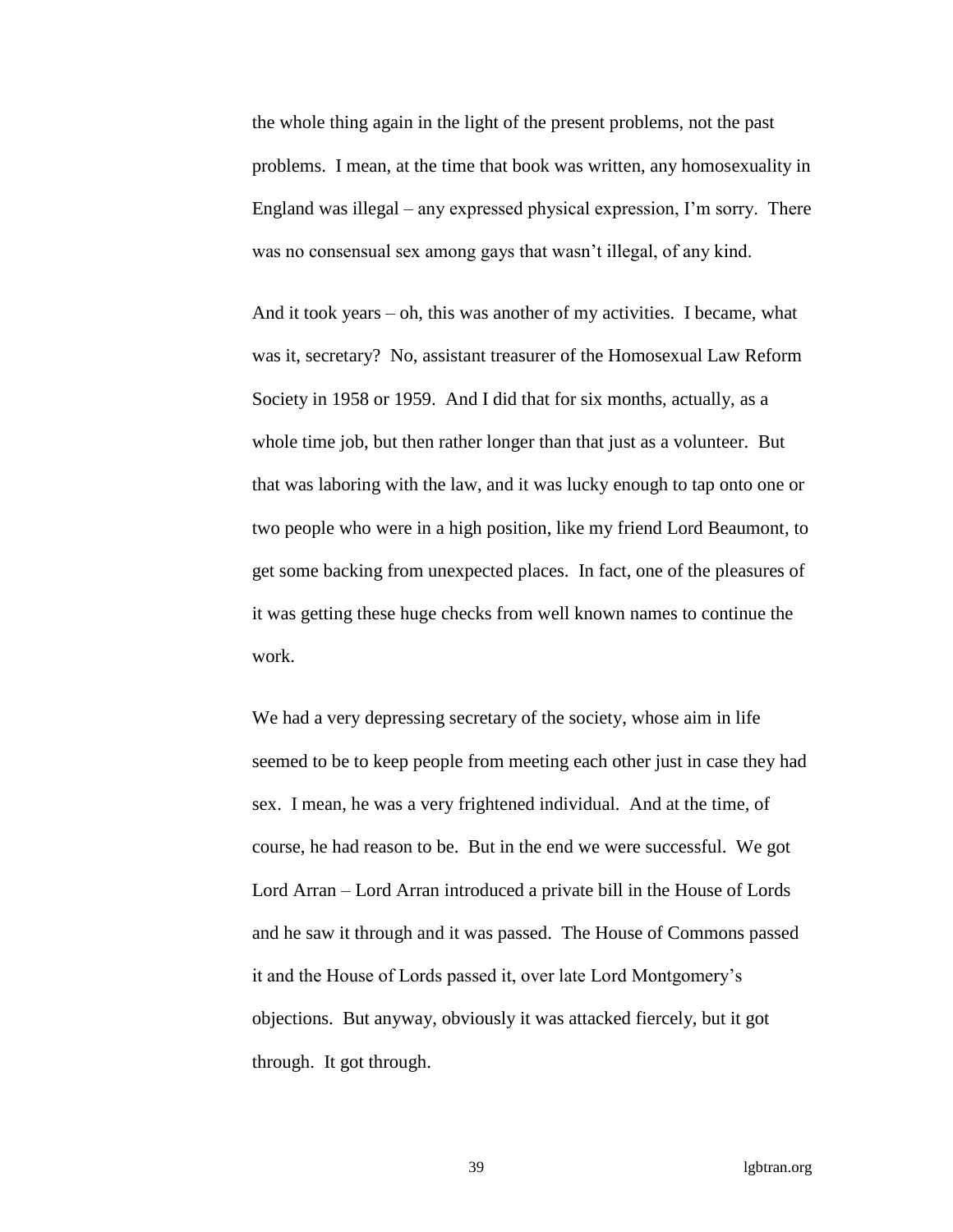And at first there was an age of consent of 21, and then by the time I left England, I think it was down to 18, and I think it's now down to 16, and we've more or less reached parity. I'm not sure that 16 is not still rather high, but the one time I had a meeting in England to discuss the age of consent, and all the various monthly meetings and quarterly meetings sent representatives, and I suggested that perhaps 15, as in France, would be a more suitable age, and bless my soul, they came down in favor of 14.

The only thing is, of course, that nobody ever did anything with this wisdom or this information. I mean, I wouldn't object to 14, but I'm just trying to draw a clear line somewhere. But the trouble with Friends having their meetings in England, as well as in America, is they tend to have a great exercise, produce wonderful conclusions, and then all go home and have some tea.

- Neil F. It was suggested to me, and I found it a rather surprising thought, but it was suggested to me that *Towards a Quaker View of Sex* may actually have had more – at least in America, because I think this person's perspective was solely American – it's been suggested to me that *Towards a Quaker View of Sex* actually has had more influence outside of the Society of Friends than inside the Society of Friends.
- Keith W. It may have done. Also, of course, a lot of people who weren't Quakers at the time that they read it read it and became Quakers. I mean, in our meeting, San Francisco, there's somebody whose name will come back to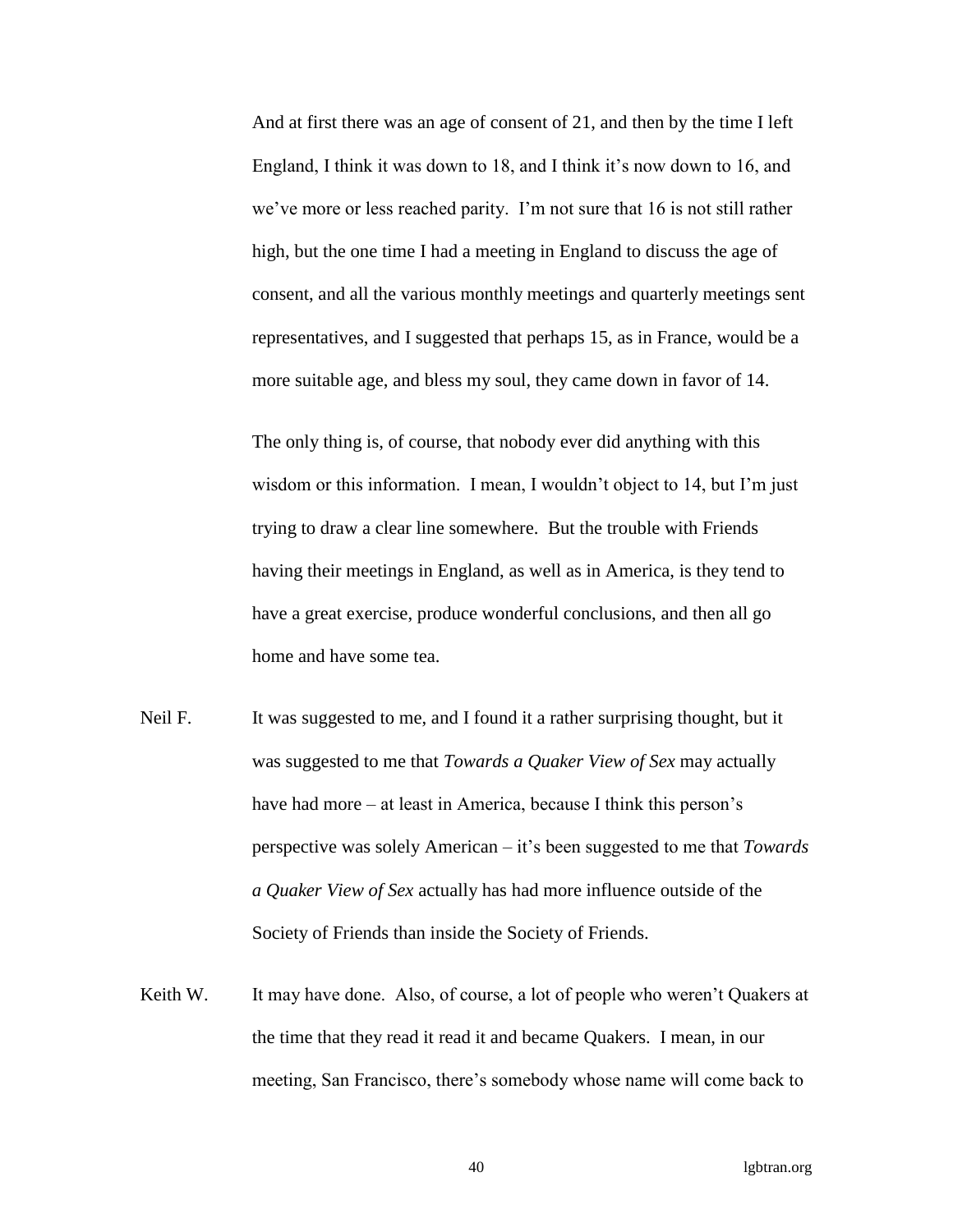me in a moment, but various people have said to me they came in because of *Towards a Quaker View of Sex.* Of course they would say that to me, wouldn't they? But there's no need for them to say it if it's not true.

And I have no idea what effect it had, really. Well, obviously we didn't have the space, the time, the money, the research or the interest to find out what different groups had done with it. There was a huge public fuss in which lots of people came down heavily on one side or the other, and that was exactly what we hoped for. And people could sort their way through that.

But I think the hypocrisy of the ancient position was somewhat overcome by the wave of sympathy for the views, particularly since we didn't muck about with trying to evade the fact that we were upsetting the whole idea of what sexual morality was. We said that we need to redefine this, we can't just accept the old traditions, and we must start again. And if love is mutual and is not coerced, it doesn't matter between whom and what. Love is love. And this is an essential Jesus message, but it's very hard for some people to take.

Neil F. Indeed. Are there other surviving members of the group?

Keith W. Not as far as I know. I have written to one or two, but they seem to have died. Alastair Heron lasted until relatively recently. I mean, like ten years ago, I think. Richard Fox ought to have survived, but he was ten years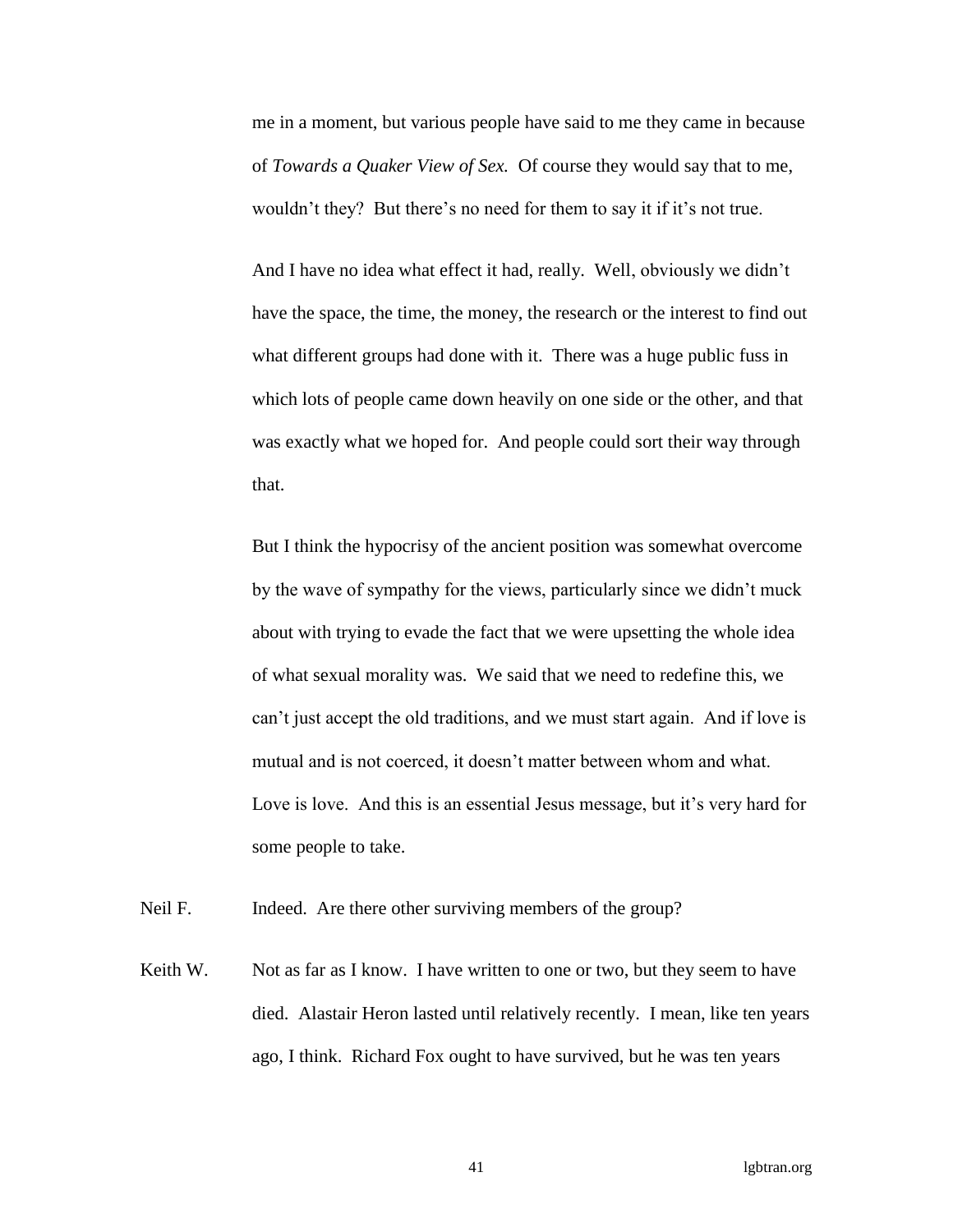older than I was or so. He was at the Maudsley Hospital. He was a psychiatrist. But I think in fact he must be dead.

### [*passage deleted at request of KW*.]

But I'm now over 80, and I had the advantage at the time when I got into this that I was only, what, 25, wasn't I? The others were an average of twice as old as I was, so you can understand that they tended to move off rather sooner. And I don't think that my work is done, as they say, as Stephen Hawking says about his own work. I intend to live a little further, both for the bees' sakes and also for this kind of thing.

- Neil F. So have you been acquainted with...well, obviously you have. I'm curious about your acquaintance, either personal or being aware of some other gay, lesbian, bi Quakers.
- Keith W. Oh, Quakers, mm-hmm.
- Neil F. I'm thinking, for example, of my friend, although we were certainly never close, but Ron Mattson, who died just recently. Ron was a brand new Friends pastor when he came out to the church he was pastoring in Nebraska. This was in the '60s. And I had hoped to get more of his story recorded, but unfortunately he died just recently.
- Keith W. People do. By the way, I want you to take that one home with you, because I remember now there's some correspondence in there. There's only a tiny bit, but it struck me suddenly that it might interest you.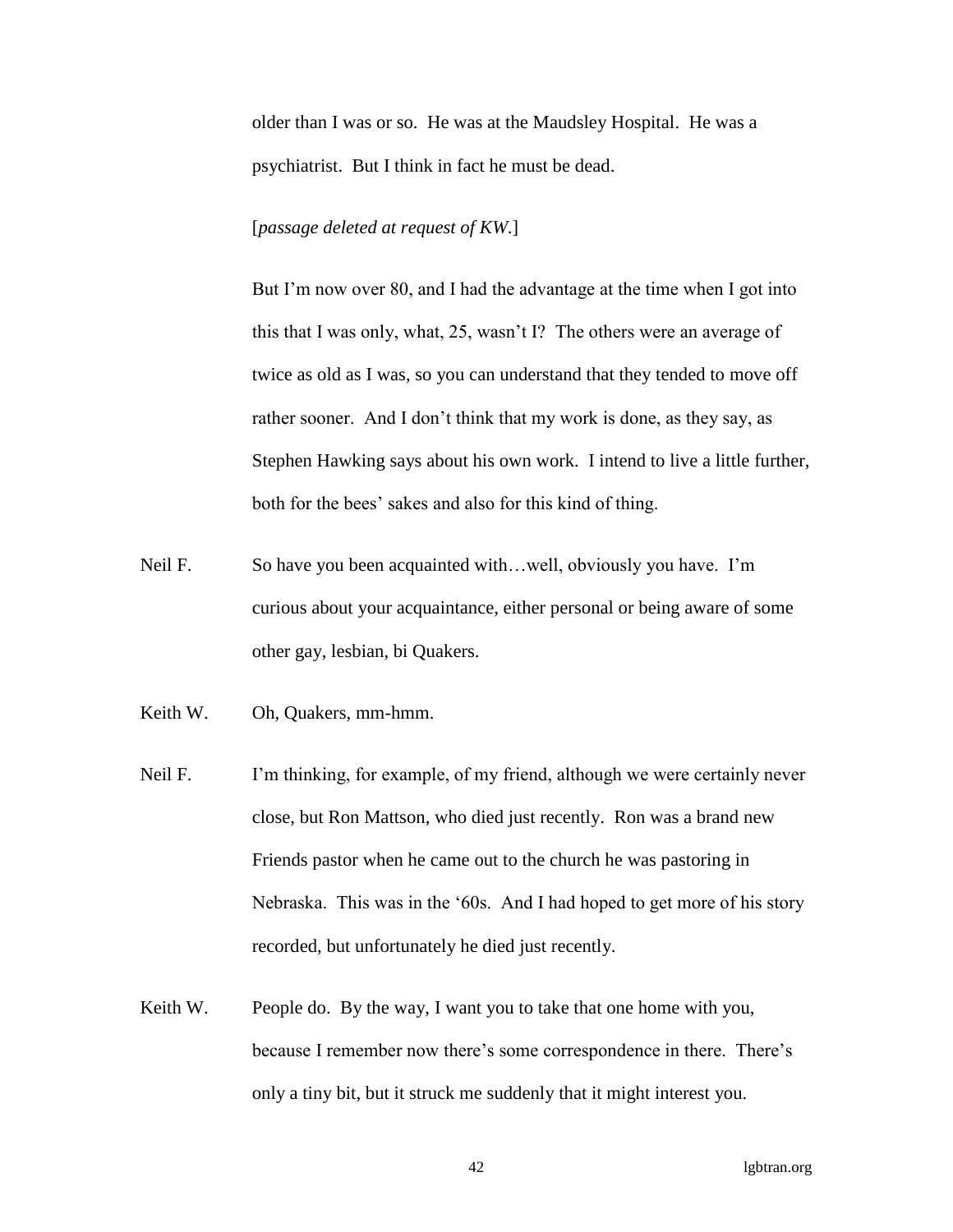Neil F. I'm sorry, what?

Keith W. In the *Towards a Quaker View of Sex*. I'll give you that copy because it happens to contain something which I realize might be the sort of thing you're looking for.

Neil F. Okay, excellent.

Keith W. But I will try and find the big file... My inside information in America wasn't particularly inside, because things have changed. We've moved on 50 years. And on the whole, the gay groups around here and the people who are gay sort of let you know. So I didn't need to use any kind of nonexistent gaydar. And I have never had much faith in that.

> I think the people who are obviously gay have chosen to look obviously gay. They've adopted certain mannerisms or dress or rings or whatever, and then you can say of course that they're gay. But there's a whole lot of people, like 90% of gays, who don't do anything of the kind, they just look like people. I mean, they don't look as if they're in some particular pastime or sport.

But I did meet Bayard Rustin, for instance. He was really interesting. That was in New York in 1953, '54. Looking back on it, I'm wondering how I came to meet him. And I think perhaps I might have been introduced to him as a possible prospect. But he was a delightful guy. Very, very candid and sort of cheerful and straightforward. A rolling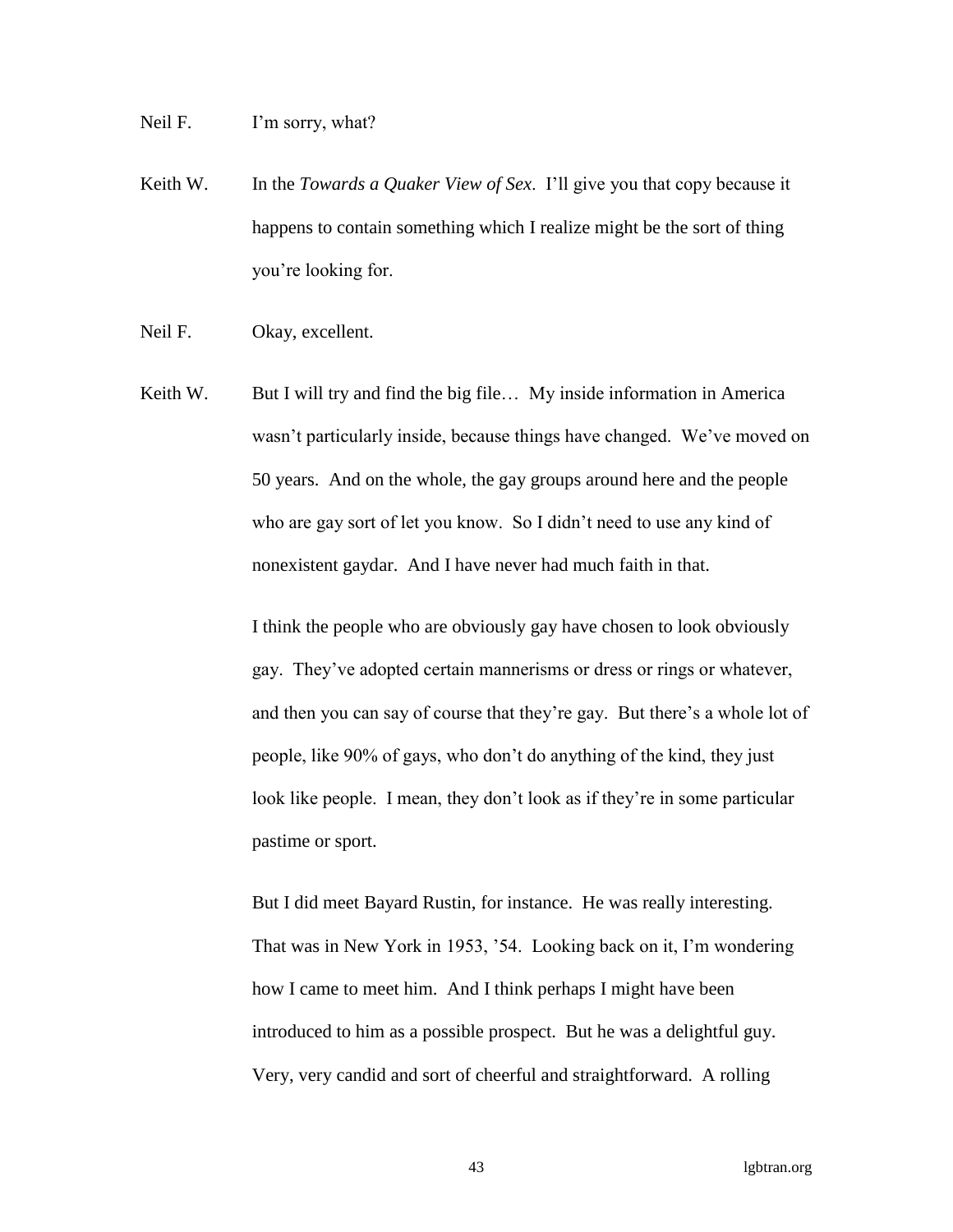merriment, he was. Deeply interested in sodomy, of course, and in fact I think the entire conversation at dinner was about sodomy. I'm not sure whether I'd had that experience at that time. But it certainly made for a memorable dinner.

And then we had a Russian in long, ill-fitting trousers. I can't remember the fourth person at this dinner, and I've no idea at all how it came to be arranged. But anyway, it was a good thing I had met him. I feel very pleased to have met Bayard Rustin, and to have had this chat about a subject of some mutual interest. And he was wonderfully free of any kind of guilt. I mean, that was one of the things about him. I mean, at a time when guilt was rather common, or indeed, totally inhibiting, he didn't have any.

And that was, I thought, a rather uplifting experience. It's like your first taste of a decent wine or something. But we didn't keep up a correspondence or anything. I think somebody thought that he might fancy me, but I don't think I fancied him and I don't think he fancied me. You can't just do that kind of thing. But it doesn't matter now, does it?

In England I got to know some very eminent people who would not then have wanted to be outed. I also got to know some eminent people who didn't mind at all. Getting a check from Somerset Maugham was interesting, as secretary of the Homosexual Law Reform Society, because his ex-boyfriend – I mean, by this time he was beyond it, but Searle was